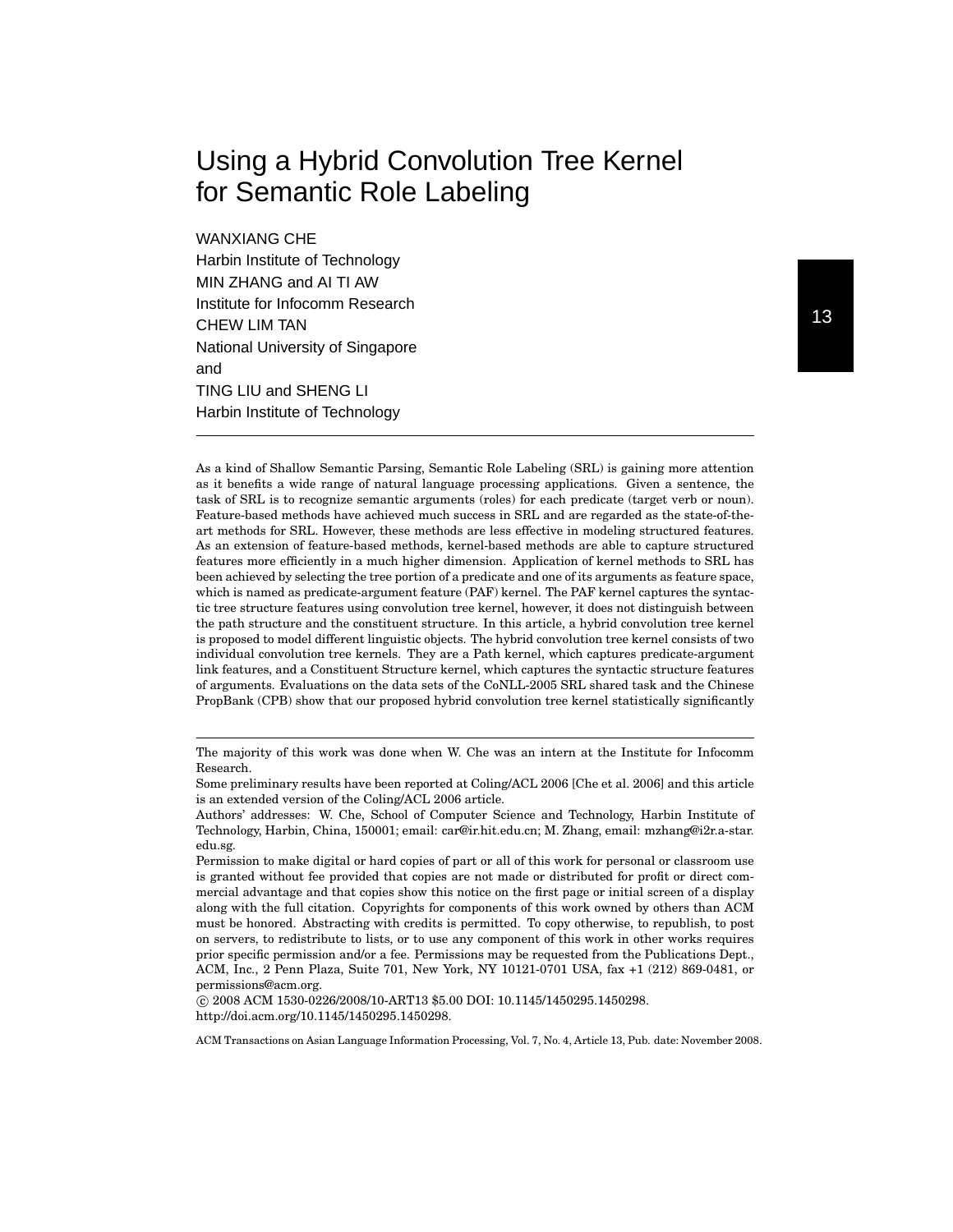13: 2 · W. Che et al.

outperforms the previous tree kernels. Moreover, in order to maximize the system performance, we present a composite kernel through combining our hybrid convolution tree kernel method with a feature-based method extended by the polynomial kernel. The experimental results show that the composite kernel achieves better performance than each of the individual methods and outperforms the best reported system on the CoNLL-2005 corpus when only one syntactic parser is used and on the CPB corpus when automated syntactic parse results and correct syntactic parse results are used respectively.

Categories and Subject Descriptors: I.2.7 [**Artificial Intelligence**]: Natural Language Processing—*Semantic role labeling*; I.5.1 [**Pattern Recognition**]: Models—*kernel*; I.5.4 [**Pattern Recognition**]: Applications—*Text processing*

General Terms: Documentation, Languages

Additional Key Words and Phrases: Semantic role labeling, hybrid convolution tree kernel

#### **ACM Reference Format:**

Che, W., Zhang, M., Aw, A. T., Tan, C. L., Liu, T., and Li, S. 2008. Using a hybrid convolution tree kernel for semantic role labeling. ACM Trans. Asian Lang. Inform. Process. Article 13 (November 2008), 23 pages. DOI = 10.1145/1450295.1450298. http://doi.acm.org/10.1145/1450295.1450298.

## 1. INTRODUCTION

In recent years, there has been increasing interest in Shallow Semantic Parsing. It is becoming an important component in many kinds of deep natural language processing applications, such as question answering [Narayanan and Harbabagiu 2004; Moschitti et al. 2006; Shen and Lapata 2007], information extraction [Surdeanu et al. 2003], and coreference resolution [Ponzetto and Strube 2006]. As a particular case of shallow semantic parsing, Semantic Role Labeling (SRL) is currently a well-defined task with a substantial amount of work and comparative evaluation. Given a sentence, the task consists of analyzing the propositions expressed by some target verbs or nouns and some constituents of the sentence. In particular, all the constituents in the sentence which fulfill a semantic argument (role) for each predicate (target verb or noun) have to be recognized. Figure 1 shows an example of SRL annotation result in the English PropBank [Palmer et al. 2005]. It defines six core arguments (Arg0∼5), where Arg0 is the Agent, Arg1 is Patient, etc. ArgMs indicate adjunct arguments, such as ArgM-LOC (Locative), ArgM-TMP (Temporal). Chinese PropBank (CPB) [Xue and Kulick 2003] has a similar structure to the English PropBank. Both of them are widely-used benchmark data for SRL. We will introduce them in detail in the next section.

Generally, semantic role identification and classification are regarded as two key steps in SRL. Semantic role identification involves identifying the semantic and nonsemantic argument among all constituents in a sentence while semantic role classification involves classifying each identified semantic argument into a specific semantic role. Gildea and Jurafsky [2002] are the first to use a linear interpolation method and extracted features from a parse tree to identify and classify the constituents in the FrameNet Baker et al. [1998] with syntactic parsing results. Most of the following work focused on feature engineering [Pradhan et al. 2005; Xue and Palmer 2004; Jiang et al. 2005] and machine learning models [Nielsen and Pradhan 2004; Pradhan et al. 2005]. Some other work paid more attention to the robust SRL [Pradhan et al. 2005]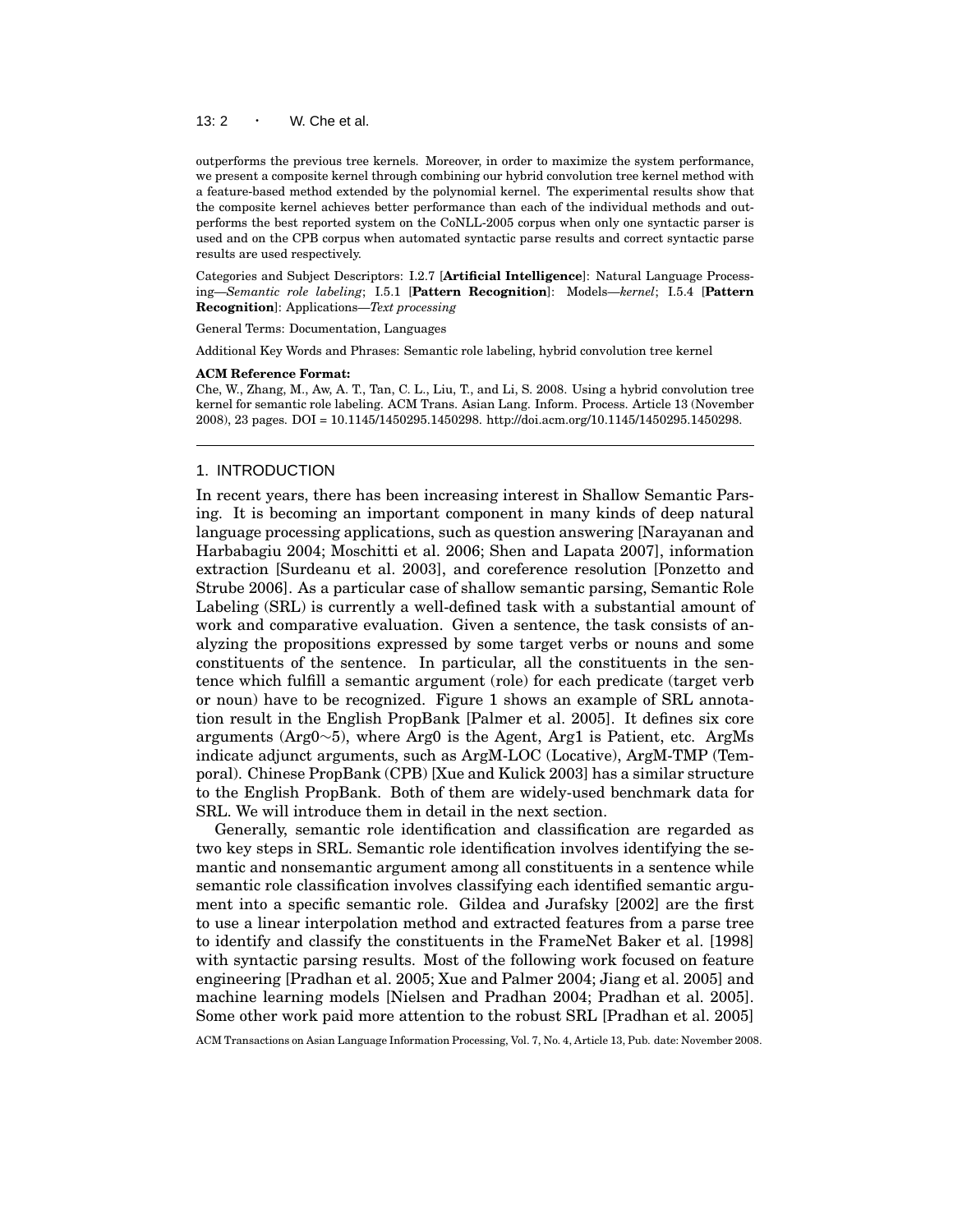

Fig. 1. An English SRL example in a phrase structure syntactic tree representation.

and post inference [Punyakanok et al. 2004]. Besides English, the SRL tasks on other languages, such as Chinese [Sun and Jurafsky 2004; Xue and Palmer 2005], were given more attention recently.

All the above work, including most systems participating in various shared tasks, such as the Senseval-3<sup>1</sup>, the CoNLL-2004 and 2005 SRL shared tasks [Carreras and Marquez 2004, 2005], used the state-of-the-art, feature-based ` methods for argument identification and classification. Feature-based methods usually use a flat feature vector to represent a learning object and are known to be hard in describing the syntactic structure information explicitly. As an alternative to the standard feature-based methods, kernel-based methods have been proposed to implicitly explore features in a high-dimensional space by directly calculating the similarity between two feature vectors, or even between two objects using a kernel function (Subsection 4.1 gives the formal definition of the kernel function). Moreover, there are some machine learning algorithms with dual form, such as Perceptron and support vector machines (SVM) [Cristianini and Shawe-Taylor 2000], which do not require the exact presentation of objects to compute their kernel functions during learning and prediction. Such algorithms can be used as learning algorithms in the kernel-based methods. They are named as kernel machines.

Many kernel functions proposed in the machine learning community have been applied to natural language processing tasks. In particular, Haussler [1999] and Watkins [1999] proposed the best-known convolution kernels for a discrete structure. Under the framework of convolution kernels, increasingly more kernels for restricted syntax or specific domains are proposed and explored, such as string kernel for text categorization [Lodhi et al. 2002], tree kernel for syntactic parsing [Collins and Duffy 2001], kernel for relation extraction [Zelenko et al. 2003; Culotta and Sorensen 2004; Zhang et al. 2006b], and kernel for question answering [Moschitti et al. 2006]. Particularly, Moschitti [2004] and Moschitti et al. [forthcoming] proposed a Predicate Argument Feature (PAF) kernel under the framework of convolution tree kernel for SRL. It is considered as the first work using kernel-based methods for SRL. The PAF regards the minimum subtree comprising a predicate and a constituent

<sup>1</sup>http://www.cs.unt.edu/∼rada/senseval/senseval3/

ACM Transactions on Asian Language Information Processing, Vol. 7, No. 4, Article 13, Pub. date: November 2008.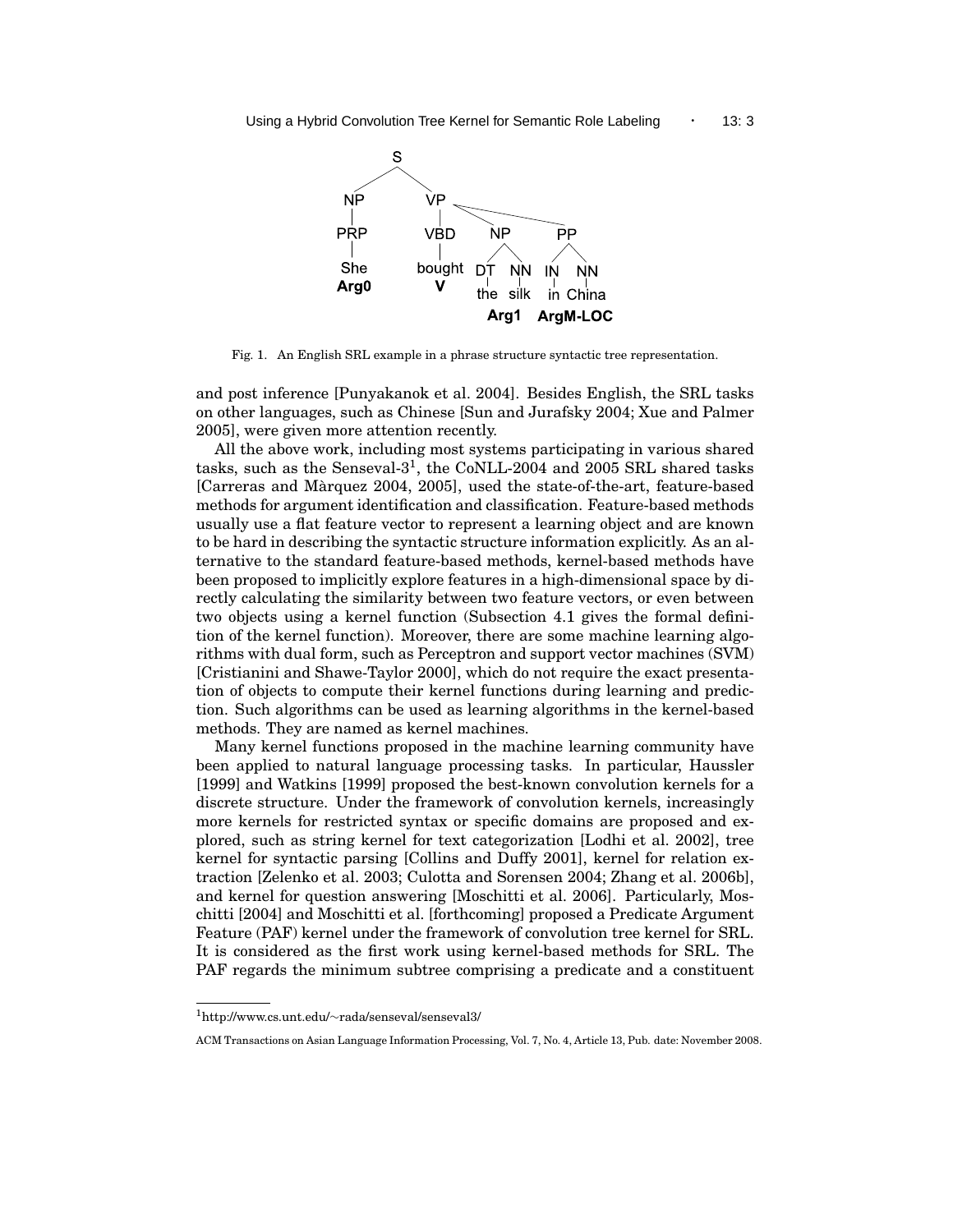## 13: 4 · W. Che et al.

structure as the feature space. However, this point of view cannot distinguish among different kinds of features well, that is, the path feature and the constituent structure feature.

For the reasons described above, we propose a hybrid convolution tree kernel for SRL. We first decompose the PAF kernel into a Path kernel and a Constituent Structure kernel, and then combine them into a hybrid convolution tree kernel. That means the new kernel captures the Path feature and the Constituent Structure feature separately. This can model the structure features more effectively. Experiments on the test sets of the CoNLL-2005 SRL shared task and the Chinese PropBank show that our hybrid kernel method outperforms the PAF kernel significantly. In addition, in order to get the best performance, a composite kernel by combining our hybrid convolution tree kernel and a feature-based method extended by the polynomial kernel is presented. Experimental results show that the composite kernel outperforms each of the individual kernels. It also outperforms the best reported CoNLL-2005 shared task system which uses only one syntactic parser and the best reported system on the CPB corpus which uses gold parse trees.

The remaining of this article is organized as follows: In Section 2, we introduce the SRL corpora used in our experiments. In Section 3, we illustrate the state-of-the-art, feature-based methods for SRL while Section 4 introduces our method. The experimental results and discussion are shown in Section 5. Finally, our work is concluded in Section 6.

#### 2. SEMANTIC ROLE LABELING CORPORA

The PropBank [Palmer et al. 2005] is a popular corpus for SRL in English. The latest version, English PropBank I, can be obtained from LDC (LDC2004T14)<sup>2</sup>. Correspondingly, the Chinese PropBank (CPB) [Xue and Kulick 2003] is a Chinese corpus for SRL.

In the English PropBank I, predicate-argument relations are annotated for verbs in the *Wall Street Journal* (WSJ) section of the Penn Treebank II [Marcus et al. 1993]. The arguments of a predicate contain six core arguments (Arg0∼5) and 14 adjunctive arguments (ArgM-∗). Usually, Arg0 denotes the *Agent* of a target verb; Arg1 is the Patient, and so on. ArgMs include ArgM-LOC (*Locative*), ArgM-TMP (*Temporal*), and so on. PropBank I was constructed by assigning semantic arguments to constituents of the hand-corrected Penn Treebank parse trees. So sometimes the parse trees can have *trace* nodes which refer to other nodes in the trees. Such nodes do not have any words associated with them but are also marked as arguments. For example, the trace node "NONE" is labeled as "Arg1" in this labeling result: "[The new plant *Arg*1], located [- NONE- *Arg*1] [in Chinchon *ArgM*−*LOC*], . . .". However these trace nodes cannot be reproduced by most automatic syntactic parsers.

Therefore, the CoNLL-2005 SRL shared task corpus [Carreras and Marquez ` 2005], which is a snapshot of the PropBank with some corrections, is used in our experiments. The syntactic parse trees produced by automatic syntactic

<sup>2</sup>http://www.ldc.upenn.edu/Catalog/CatalogEntry.jsp?catalogId=LDC2004T14

ACM Transactions on Asian Language Information Processing, Vol. 7, No. 4, Article 13, Pub. date: November 2008.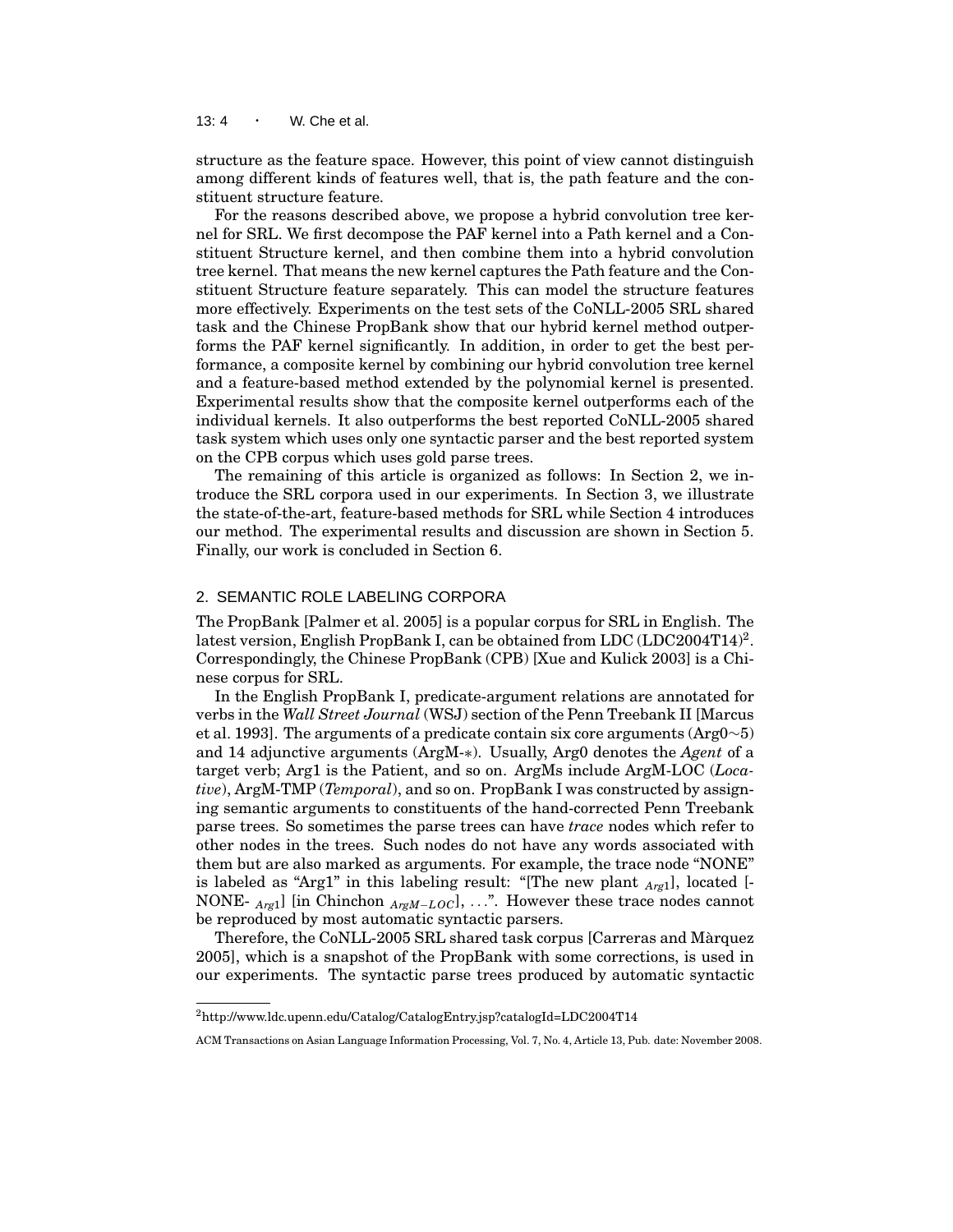Using a Hybrid Convolution Tree Kernel for Semantic Role Labeling • 13: 5

|              | CoNLL-2005 |        |           |              |            |
|--------------|------------|--------|-----------|--------------|------------|
|              | Train      | Devel  | Test(WSJ) | Test (Brown) | <b>CPB</b> |
| Sentences    | 39.832     | 1.346  | 2.416     | 426          | 10,367     |
| Tokens       | 950.028    | 32,853 | 56,684    | 7,159        | 269,129    |
| Propositions | 90.750     | 3.248  | 5.267     | 804          | 36,849     |
| Arguments    | 239,858    | 8,346  | 14.077    | 2,177        | 104,007    |

Table I. The Statistical Information of the CoNLL-2005 SRL Shared Task Data Set and Chinese PropBank (CPB)



Fig. 2. A Chinese PropBank (CPB) example for sentence: "外商投资企业成为中国外贸重要增长  $\mathbb{R}^n$  (Foreign investment enterprises become an important growth entity for the Chinese foreign trade). Please note that we tag all of the nodes in the constituent of an argument. The same denote is applied to other figures.

parsers are used in the CoNLL-2005 corpus, including Charniak parser [Charniak 2000] and Collins parser [Collins 1999]. In addition, the preprocessing modules include an SVM based POS tagger [Gimenez and Marquez 2003], and ` Chieu and Ng's [2003] Named Entity recognizer. At the same time, the CoNLL-2005 corpus annotates discontinuous and coreferential arguments explicitly with some simple rules. The first part of a discontinuous argument is labeled as it is, while the second part is labeled with a prefix "C-" appended to it (e.g., [The company *<sup>A</sup>*0] [gained *<sup>V</sup>* ] [shareholder approval *<sup>A</sup>*1] [Thursday *AM*−*TMP*] [to restructure in a bid *<sup>C</sup>*−*A*1]. ). All coreferential arguments are labeled with a prefix "R-" appended to them (e.g. [Every problem *<sup>A</sup>*0] [that *<sup>R</sup>*−*A*0] has [hobbled  $V$  [the program  $A_1$ ]  $\dots$  ). In order to test the robustness of the systems, besides the *WSJ* corpus, a cross-corpora evaluation is performed using a fresh test set from the Brown corpus (ck01-03). It is provided by the PropBank team.

The standard partition of the CoNLL-2005 corpus is as follows: sections 02- 21 for training, section 24 for development, and section 23 for testing. Some corpus statistics are listed in Table I.

The Chinese PropBank (CPB) [Xue and Kulick 2003] is based on the Penn Chinese TreeBank [Xue et al. 2005], which is a Chinese corpus annotated with syntactic structures. It is created by adding the semantic roles to the appropriate constituents of the syntactic tree. Figure 2 illustrates an example in the CPB. We note that the SRL annotation scheme of the CPB is similar to the English PropBank, that is, they use the same semantic role (arguments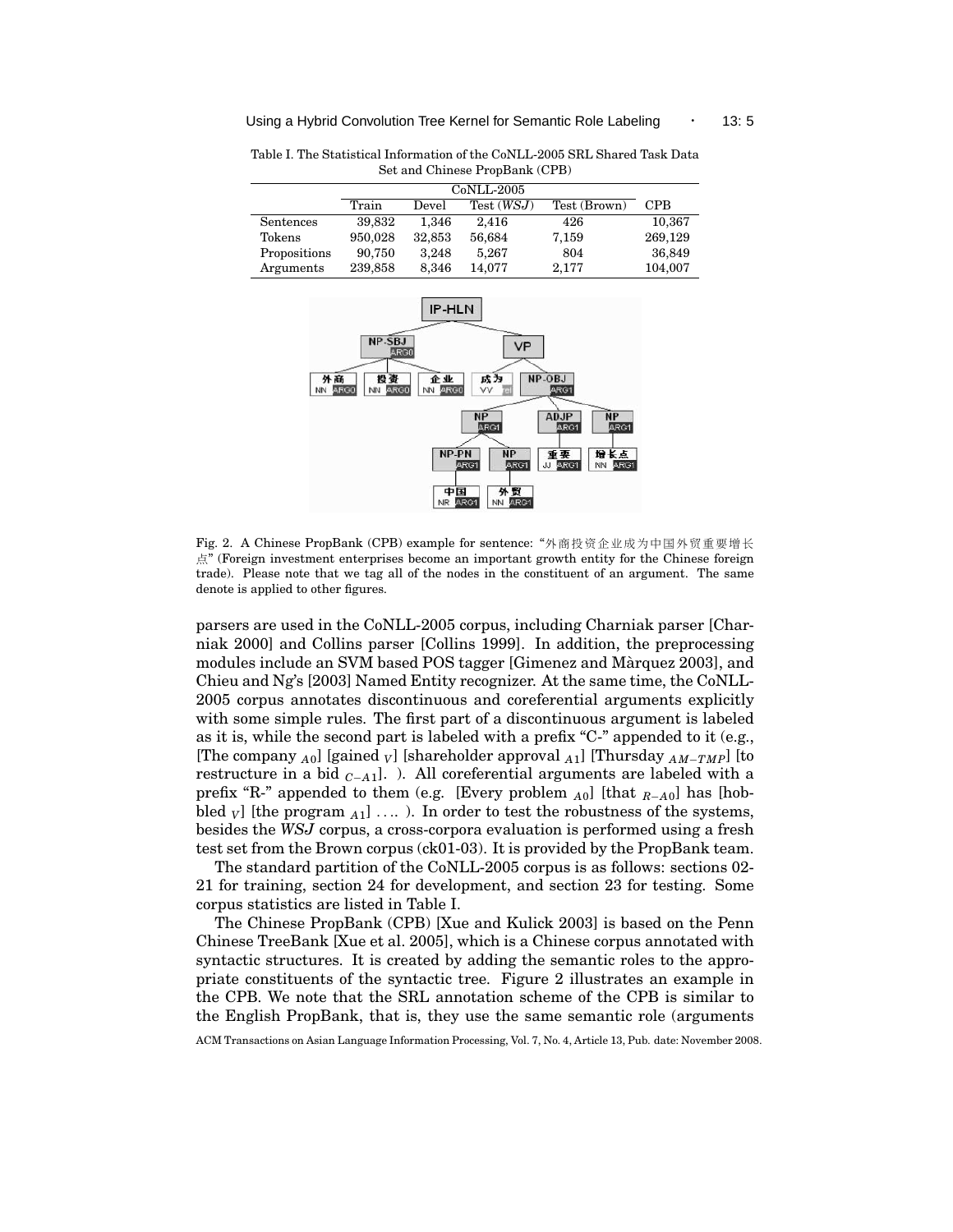13:  $6 \cdot W$ . Che et al.

| Feature                                | Description                                                                 |  |  |  |  |
|----------------------------------------|-----------------------------------------------------------------------------|--|--|--|--|
| Constituent related features           |                                                                             |  |  |  |  |
| Phrase Type                            | syntactic category of the constituent                                       |  |  |  |  |
| Head Word                              | head word of the constituent                                                |  |  |  |  |
| Last Word                              | last word of the constituent                                                |  |  |  |  |
| First Word                             | first word of the constituent                                               |  |  |  |  |
| Named Entity                           | named entity type of the constituent's head word                            |  |  |  |  |
| <b>POS</b>                             | part of speech of the constituent                                           |  |  |  |  |
| Previous Word                          | sequence previous word of the constituent                                   |  |  |  |  |
| Next Word                              | sequence next word of the constituent                                       |  |  |  |  |
| Predicate related features             |                                                                             |  |  |  |  |
| Predicate                              | predicate lemma                                                             |  |  |  |  |
| Voice                                  | grammatical voice of the predicate, either active or passive                |  |  |  |  |
| Subcategory                            | Subcategory of the predicate's parent node                                  |  |  |  |  |
| Predicate POS                          | part of speech of the predicate                                             |  |  |  |  |
| Suffix                                 | suffix of the predicate                                                     |  |  |  |  |
| Predicate-Constituent related features |                                                                             |  |  |  |  |
| Path                                   | parse tree path from the predicate to the constituent                       |  |  |  |  |
| Position                               | the relative position of the constituent and the predicate, before or after |  |  |  |  |
| Path Length                            | the nodes number on the parse tree path                                     |  |  |  |  |
| Partial Path                           | some part on the parse tree path                                            |  |  |  |  |
| Clause Layers                          | the clause layers from the constituent to the predicate                     |  |  |  |  |

Table II. Standard Flat Feature Set

and adjuncts) set. Additionally, the syntactic structure of the Penn Chinese TreeBank is also similar to that of the Penn English TreeBank.

# 3. FEATURE-BASED METHODS FOR SRL

Feature-based methods refer to the standard methods which use a flat feature vector to represent an object. At present, most of the successful SRL systems use these methods. Their features are usually extended from Gildea and Jurafsky [2002]'s work, which used flat information derived from a parse tree. According to the literature, Gildea and Jurafsky [2002]; Pradhan et al. [2005] used the Constituent, Predicate, and Predicate-Constituent related features listed in Table II.

To find a useful feature set is usually a nontrivial task. In addition, earlier research [Gildea and Palmer 2002; Punyakanok et al. 2005] recognized the necessity and importance of syntactic parsing for SRL. Therefore, it is critical to effectively utilize the syntactic structure features in SRL. Unfortunately, feature-based methods are less effective in this respect. One of the reasons is that the standard feature-based methods intensify the data sparseness problem for syntactic structure features in SRL. This is because they are sensitive to small changes in the structures [Moschitti 2004]. For example, in Figure 3, the Path features between predicate and Arg1 in  $3(a)$  and  $3(b)$  are "VBN↑VP↑VP↑VP↑S↓NP" and "VBN↑VP↑VP↑S↓NP" respectively. Although their arguments are the same and their Path features differ only in one additional "VP↑", they have distinct Path features. This data sparseness problem prevents the learning algorithms from generalizing unseen data well.

To overcome this problem, Pradhan et al. [2005] tried generalizing the Path feature with some intuitive heuristics. However, the heuristic generalizing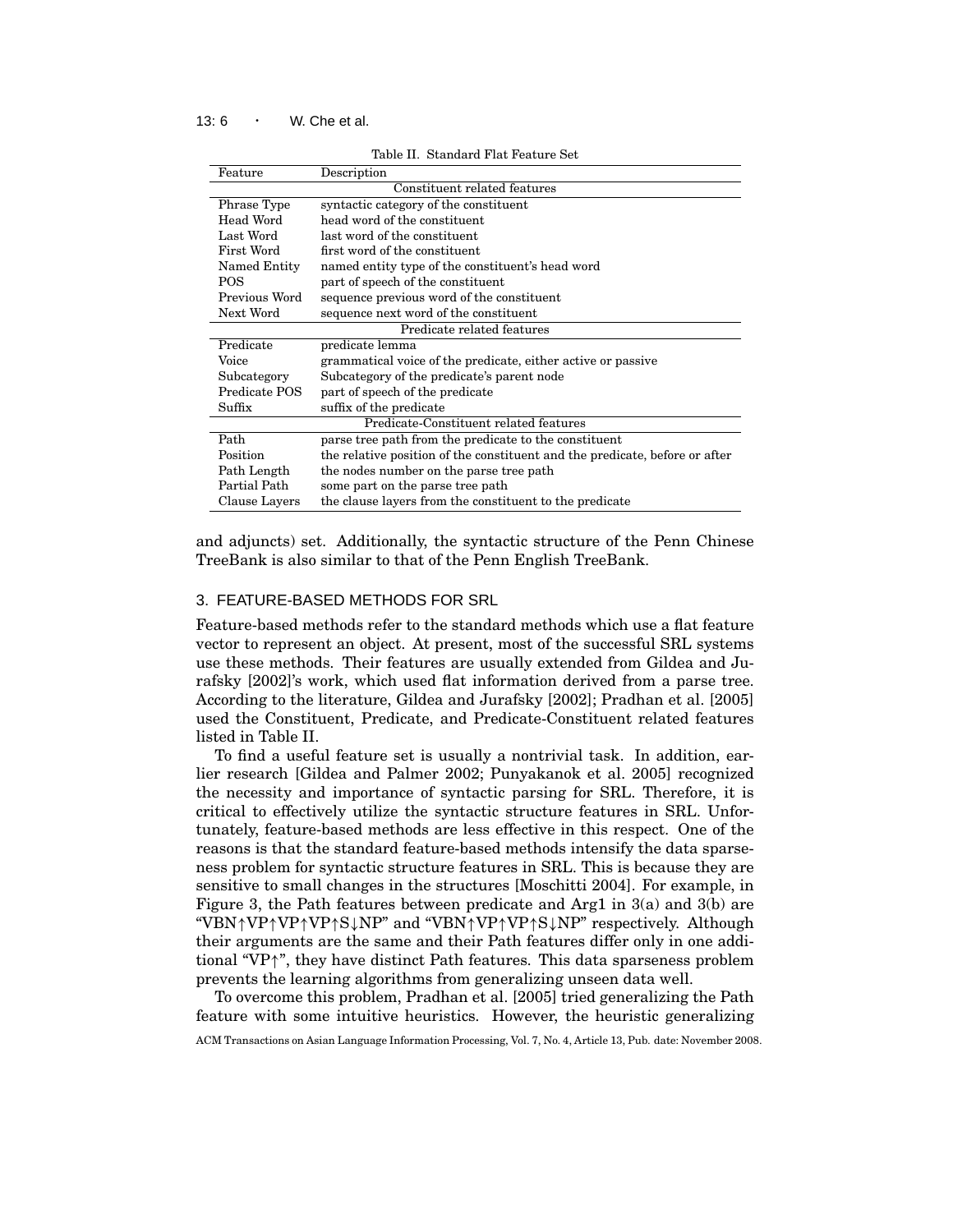

Fig. 3. Comparison between two Path features.

method is too restrictive to give a better coverage and is difficult to be used on other structure features. Another intuition is to represent a structure using all of its substructures. However, this generates a large amount of features which grow exponentially with respect to the size of the tree. In the next section, we will introduce our solution.

## 4. HYBRID CONVOLUTION TREE KERNELS FOR SRL

In this section, we first introduce the principle of kernel methods in Subsection 4.1 and traditional convolution tree kernels for SRL in Subsection 4.2. Then, we present our proposed hybrid convolution tree kernel for SRL in Subsection 4.3. Finally, we discuss the related work in Subsection 4.4.

#### 4.1 Kernel-Based Methods

Kernel methods [Vapnik 1998; Shawe-Taylor and Cristianini 2004] are an attractive alternative to feature-based methods. The kernel methods retain the original representation of objects and use the object only via a *kernel function* (a special kind of similarity function) computed on a pair of objects. A kernel function  $K$  is a binary function over the object space  $X$ . That is  $K: X \times X \to [0, \infty]$  maps a pair of objects  $x, y \in X$  to their similarity score  $K(x, y)$ . The kernel (or similarity) function is required to be *symmetric*<sup>3</sup> and *positive-semidefinite*<sup>4</sup> .

<sup>&</sup>lt;sup>3</sup>A binary function  $K(\cdot, \cdot)$  is symmetric (over *X*), if  $\forall x, y \in X$ ,  $K(x, y) = K(y, x)$ .

<sup>&</sup>lt;sup>4</sup>A binary function  $K(\cdot, \cdot)$  is positive-semidefinite, if  $\forall x_1, x_2, \ldots, x_n \in X$  the  $n \times n$  matrix  $(K(x_i, x_j))_{ij}$ is positive-semidefinite.

ACM Transactions on Asian Language Information Processing, Vol. 7, No. 4, Article 13, Pub. date: November 2008.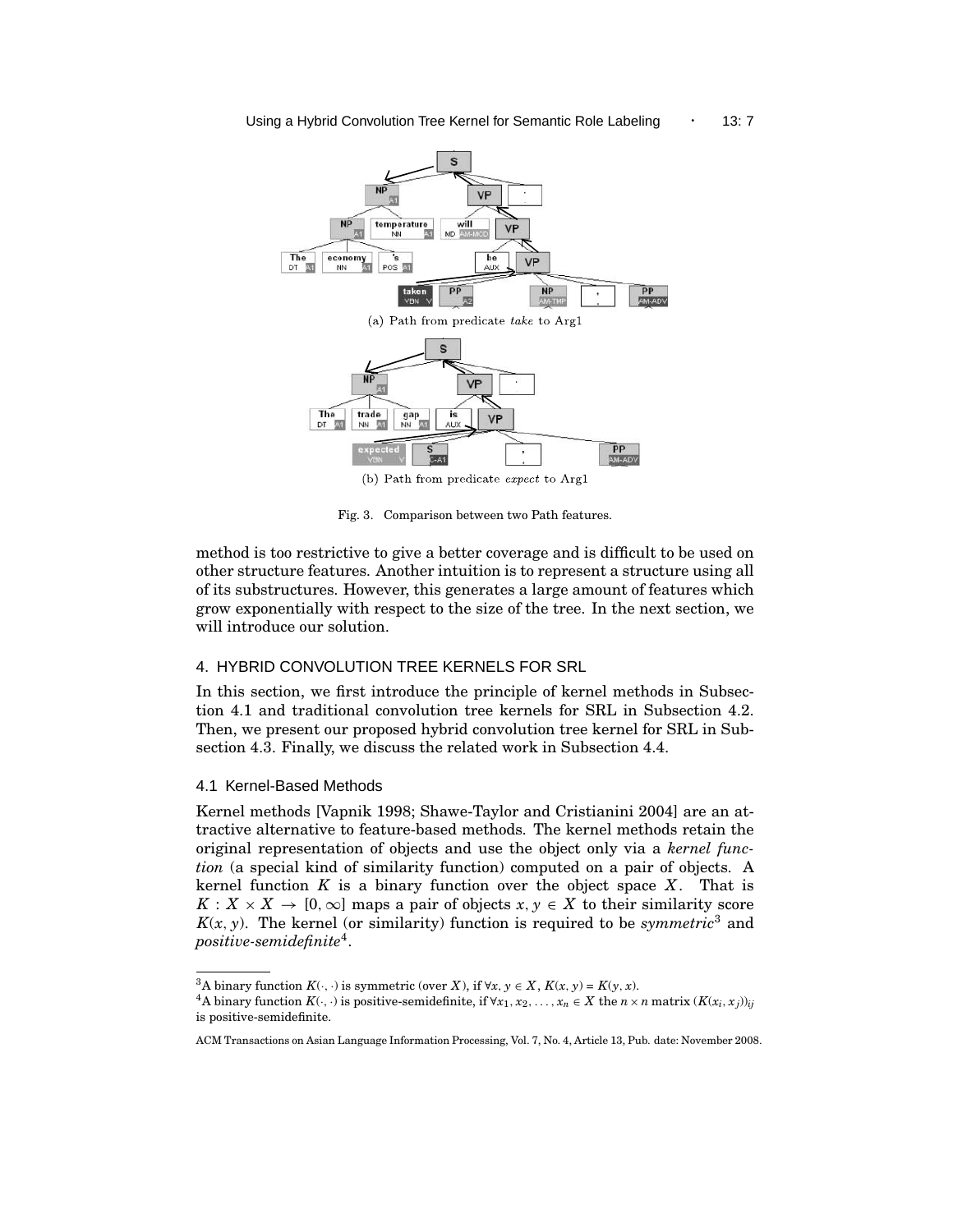13: 8 · W. Che et al.

It can be shown that any kernel function implicitly calculates the dotproduct of feature vectors of objects in high-dimensional feature spaces. That is, there exist features corresponding to a mapping function  $\Phi(\cdot)$  =  $(\phi_1(\cdot), \phi_2(\cdot), \ldots), \phi_i : X \to R$ , such that  $K(\mathbf{x}, \mathbf{y}) = \langle \Phi(\mathbf{x}) \cdot \Phi(\mathbf{y}) \rangle$ . Here  $\langle \mathbf{a} \cdot \mathbf{b} \rangle$ denotes the dot product of vectors **a** and **b**.

There are a number of learning algorithms that can operate using only the dot product (kernel function) of instances. We call them *kernel machines*. For instance, the support vector machine (SVM) is a learning algorithm that not only allows for kernel function, but also provides a rigorous rationale for resisting over-fitting [Vapnik 1998].

We note that, from the learning system design perspective, the kernel methods shift the focus from the problem of feature selection to the problem of kernel construction. Since a kernel is the only domain specific component of a kernel learning system, it is critical to design a kernel that adequately encapsulates all information necessary for learning. Next, we will show a special kind of kernel for some NLP tasks.

#### 4.2 Convolution Tree Kernels for SRL

The convolution tree kernel counts the number of common subtrees (substructures) as the syntactic similarity between two parse trees. In the vector representation of a parse tree, a tree *T* can be represented by a vector of integer counts of each subtree type (regardless of its ancestors):

> $\Phi(T) = (\phi_1(T), \phi_2(T), \ldots, \phi_n(T))$  $=$  (# of sub-trees of type 1, # of sub-trees of type 2, . . . , # of sub-trees of type *n*)

This generates a very high-dimensional feature space since the number of different subtrees is exponential to the tree's size. Thus it is computationally infeasible to use the feature vector  $\Phi(T)$  directly. To solve this problem, Collins and Duffy [2001] expanded Haussler [1999] and Watkins [1999]'s convolution kernel by developing a convolution tree kernel function which is able to calculate the dot product between the above high-dimensional vectors efficiently. The kernel function is defined as follows:

$$
K(T_1, T_2) = \langle \Phi(T_1), \Phi(T_2) \rangle = \sum_i (\phi_i(T_1) \cdot \phi_i(T_2))
$$
  
= 
$$
\sum_{n_1 \in N_1} \sum_{n_2 \in N_2} \sum_i I_i(n_1) * I_i(n_2)
$$

where  $N_1$  and  $N_2$  are the sets of all nodes in trees  $T_1$  and  $T_2$ , respectively, and  $I_i(n)$  is the indicator function whose value is 1 if and only if there is a subtree of type *i* rooted at node *n* and 0 otherwise. Collins and Duffy [2001] showed that  $K(T_1, T_2)$  is an instance of convolution kernels over tree structures, which

ACM Transactions on Asian Language Information Processing, Vol. 7, No. 4, Article 13, Pub. date: November 2008.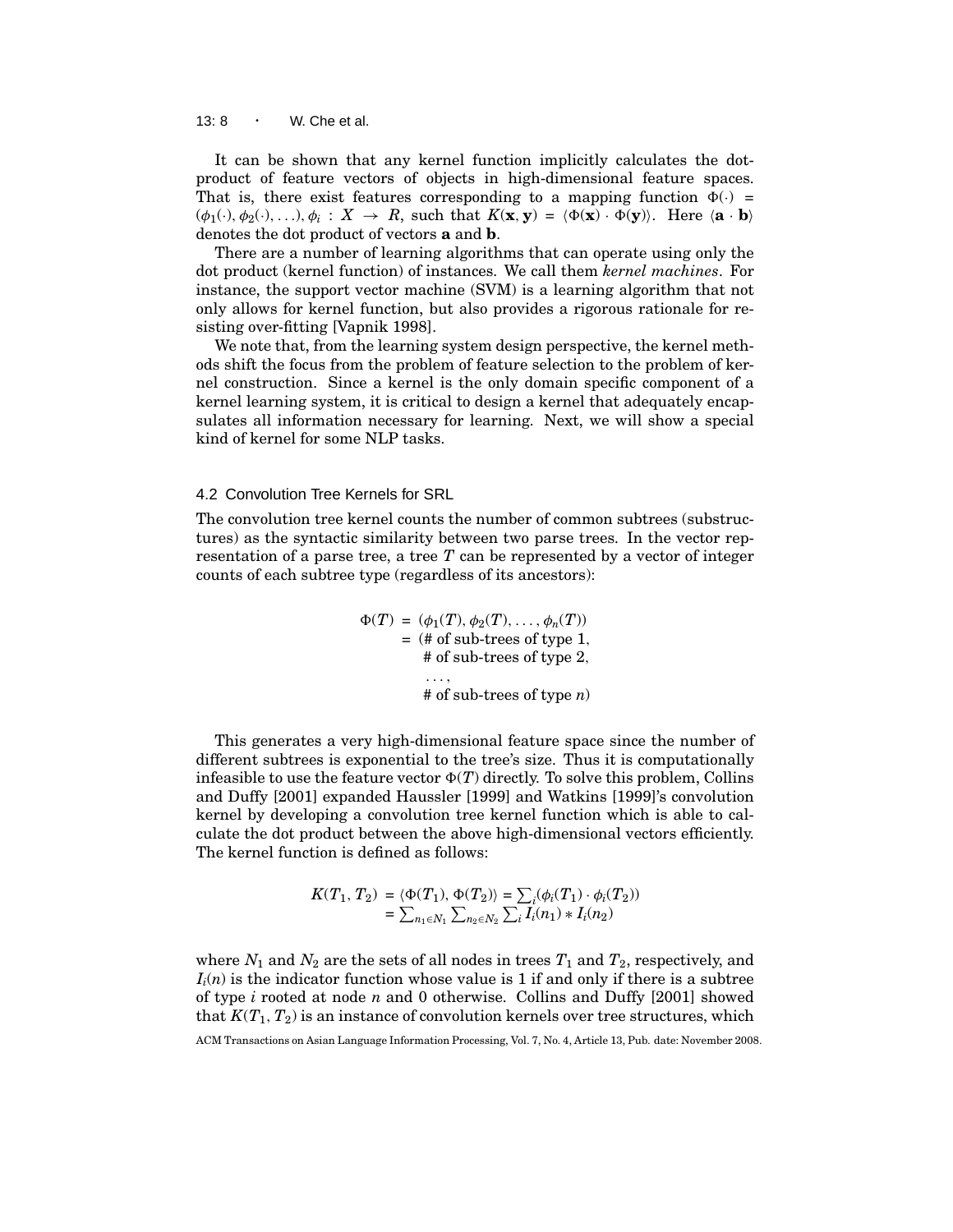

Fig. 4. Predicate Argument Feature space.



Fig. 5. All 15 subtrees extended from a PAF space.

can be computed in  $O(|N_1| \times |N_2|)$  by the following recursive definitions (Let  $\Delta(n_1, n_2) = \sum_i I_i(n_1) * I_i(n_2)$ :

- (1) if the production rules at  $n_1$  and  $n_2$  are different then  $\Delta(n_1, n_2) = 0$ ;
- (2) else if their children are the same and they are leave nodes, then  $\Delta(n_1,$  $n_2) = \mu;$
- (3) else  $\Delta(n_1, n_2) = \mu \prod_{j=1}^{n c(n_1)} (1 + \Delta(ch(n_1, j), ch(n_2, j)))$

where  $nc(n_1)$  is the number of the children of  $n_1$ ,  $ch(n, j)$  is the  $j^h$  child of node *n* and  $\mu(0 < \mu < 1)$  is the decay factor in order to make the kernel value less variable with respect to the tree's size.

Moschitti [2004] proposed to apply the convolution tree kernels to SRL. He selected portions of syntactic parse trees, which include salient substructures of predicate-arguments as the predicate-arguments feature (PAF) space, and defined the convolution kernel on the PAF space. Figure 4 illustrates the PAF kernel feature space of the predicate *buy* and the argument Arg0 in the enclosed substructure. Figure 5 lists all the 15 subtree features in the PAF feature space. Besides the structure features, the PAF kernel covers many of the previous flat features, such as Predicate, Words, POSs. Moschitti [2004] further showed that the PAF kernel performs well on the semantic role classification subtask in SRL. By nature, the PAF kernel is similar to Collins and

ACM Transactions on Asian Language Information Processing, Vol. 7, No. 4, Article 13, Pub. date: November 2008.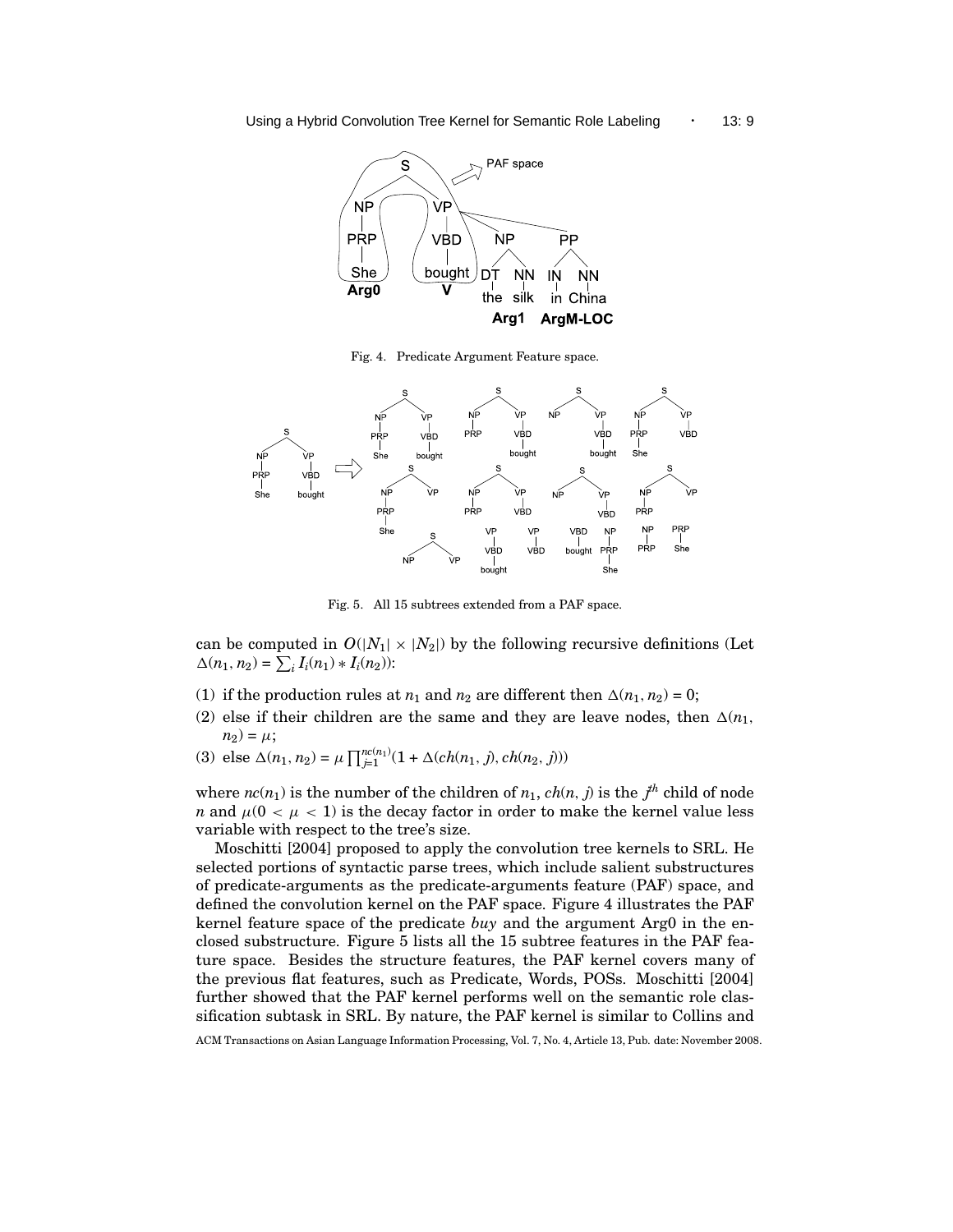

Fig. 6. Path and Constituent Structure feature spaces.

Duffy [2001]'s tree kernel except for the substructure selection strategy. More precisely, Moschitti [2004] only selected the relative portion between a predicate and an argument and defined the tree kernel over the selected portion.

### 4.3 Hybrid Convolution Tree Kernel for SRL

We note that the PAF feature space consists of two kinds of features namely the parse tree *Path* feature and the *Constituent Structure* feature. These two kinds of feature spaces represent different information. The Path feature captures the information between a predicate and its arguments while the Constituent Structure feature captures the syntactic structure information of an argument. It would be more reasonable to capture these two different kinds of features separately since they contribute to SRL in different ways. Then we can easily fuse them by a linear combination using different weights. Based on the above consideration, we propose two convolution kernels to capture the two features separately, and combine them into one hybrid convolution kernel for SRL. Figure 6 illustrates the two feature spaces, where the Path feature space is enclosed by a solid curve and the Constituent Structure feature space is enclosed by a dotted curve. We name them Path kernel and Constituent Structure kernel, respectively. Formally, the Path kernel is the tree kernel covering the smallest substructure which includes one predicate with the root node of a constituent subtree. The Constituent Structure kernel is the tree kernel covering a constituent.

Having defined the two convolution tree kernels, namely, the Path kernel *Kpath* and the Constituent Structure kernel *Kcs*, we now define a new kernel to combine the two individual kernels. According to Joachims et al. [2001], the kernel function set is closed under linear combination. It means that the following  $K_{hybrid}$  is a valid kernel if  $K_{path}$  and  $K_{cs}$  are both valid.

$$
K_{hybrid}(T_1, T_2) = \lambda K_{path}(T_1, T_2) + (1 - \lambda)K_{cs}(T_1, T_2)
$$
\n(1)

where  $0 \leq \lambda \leq 1$ ,  $T_1$  and  $T_2$  are two syntactic trees.

Since the size of a parse tree is not constant, we normalize the  $K_{path}(T_1, T_2)$ and the  $K_{cs}(T_1,T_2)$  by dividing them by  $\sqrt{K_{path}(T_1,T_1) \cdot K_{path}(T_2,T_2)}$  and  $\sqrt{K_{cs}(T_1,T_1) \cdot K_{cs}(T_2,T_2)}$  respectively.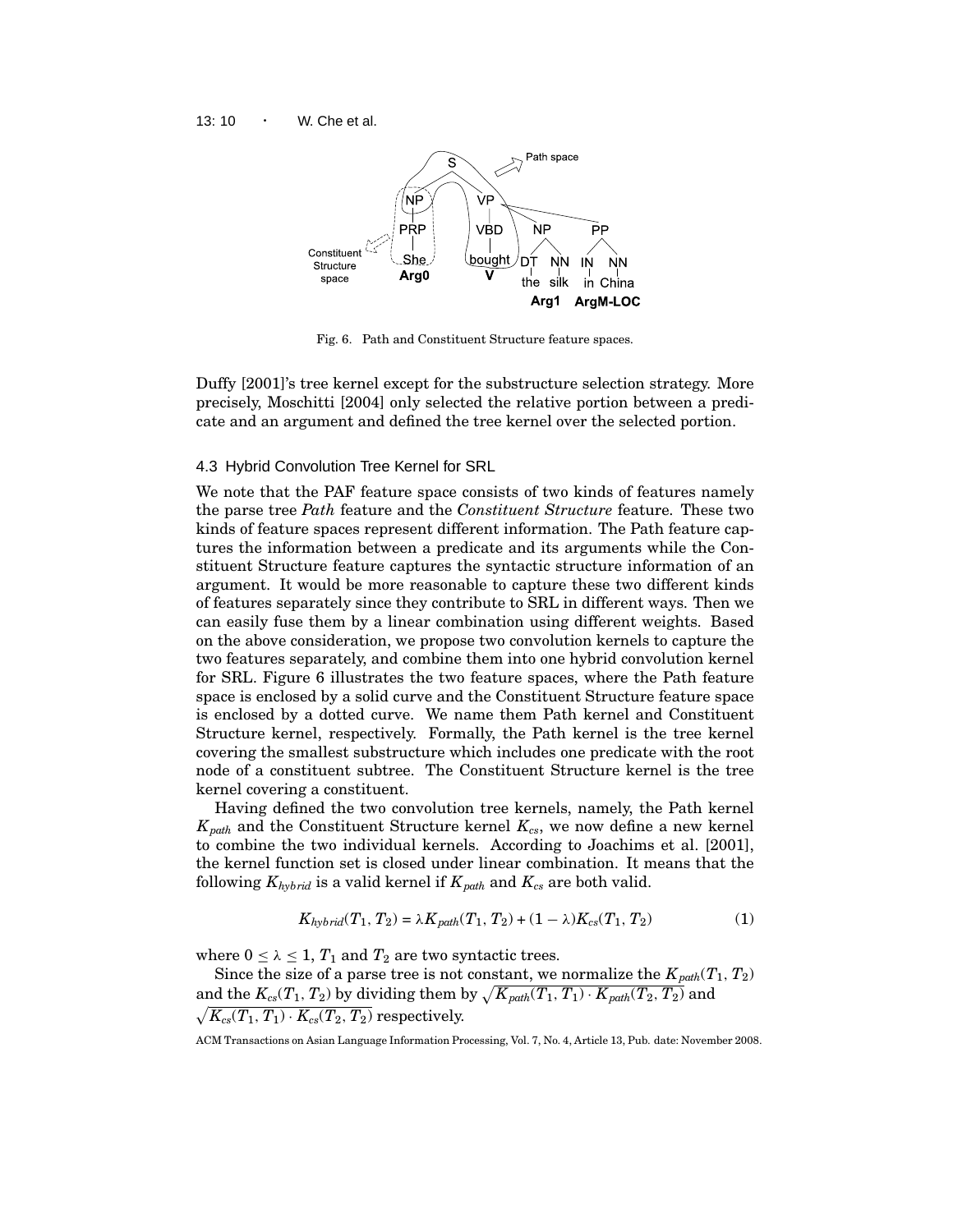

Fig. 7. The Path feature space comprises six subtrees and the Constituent Structure feature space comprises three subtrees.



Fig. 8. Comparison between the PAF and the hybrid convolution tree kernels.

Unlike the feature space captured by the PAF kernel, the new feature space of the hybrid convolution tree kernel consists of two independent parts. Figure 7 illustrates the new feature space, where the Path feature space with six subtrees is listed above the dashed line, and the Constituent Structure feature space with three subtrees is listed below. Clearly, it is different from the PAF kernel's 15 subtrees listed in Figure 5.

Figure 8 illustrates the differences between the PAF kernel and our hybrid convolution tree kernel. In the PAF kernel, the tree structures are identical when considering constituents rooted at **NP** and **PRP** as arguments respectively, as shown in Figure 8(a). However, the two constituents play different roles in the sentence for predicate *buy* and should not be viewed as identical. Figure 8(b) shows the computing examples with the hybrid convolution tree kernel.

Figure 9 highlights the different subtrees between the two cases in Figure 8(b). Compared with the consideration of the case where the constituent rooted at  $\overline{NP}$  as an argument [Figure 8(b)(1)], Figures 9(a) and 9(b) show the four additional features in the Path kernel feature space and the two ignored features in the Constituent Structure kernel feature space respectively, when considering the constituent rooted at **PRP** as an argument [Figure 8(b)(2)]. Therefore, the two trees could be distinguished correctly.

On the other hand, in most cases, the constituent structure feature space occupies the main part in the traditional PAF feature space. Statistics in the corpus of the CoNLL-2005 shared task shows that the size of a constituent structure is about twice the size of the path feature on average. Thus it plays a major role in the PAF kernel computation, as shown in Figure 10. Here, *go*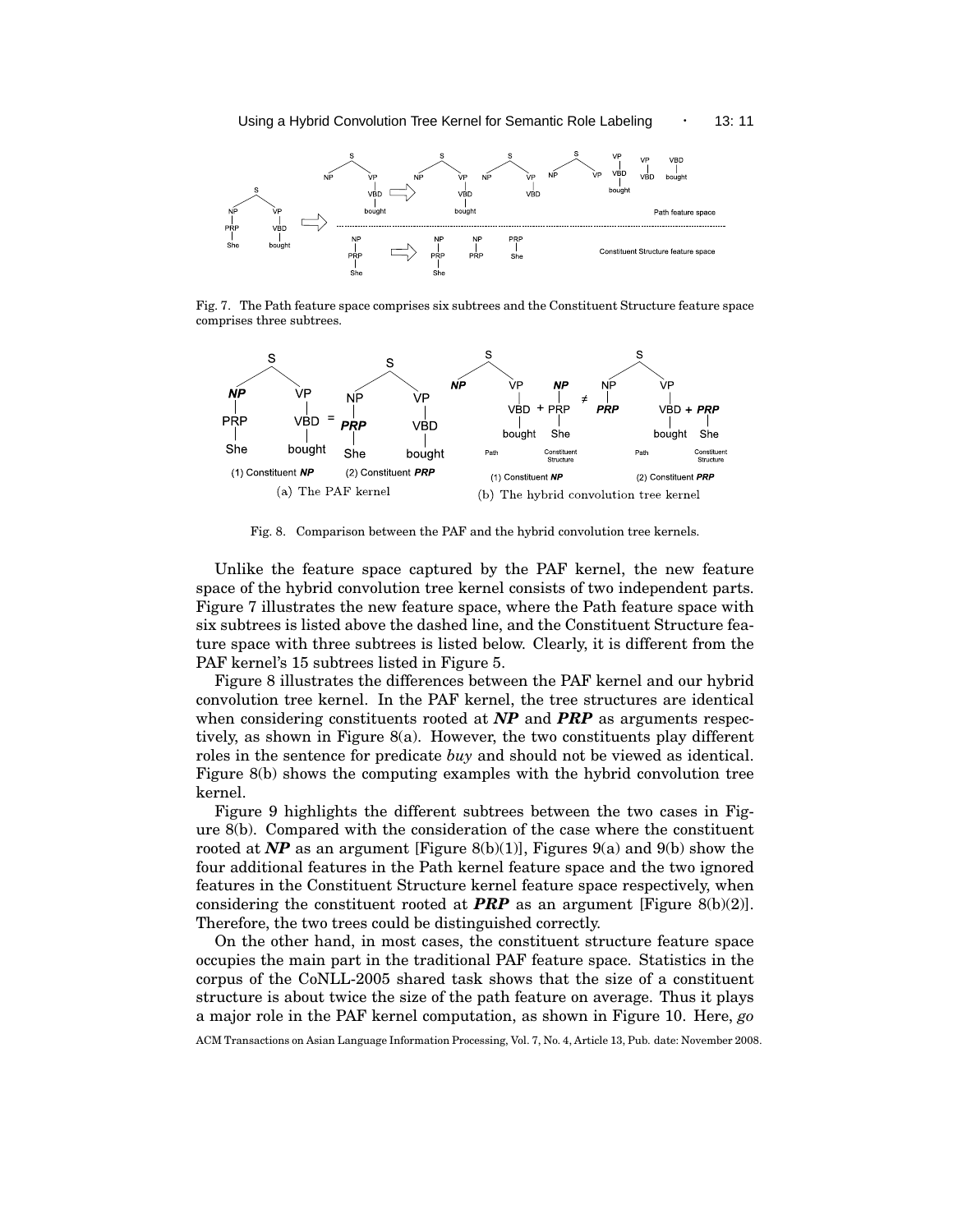

Fig. 9. The different feature space when considering the constituent rooted at *PRP* as an argument comparing to considering the constituent rooted at *NP* as an argument when computing with the hybrid convolution tree kernel.



Fig. 10. An example of SRL showing that the imbalance between Path feature space (from predicate "went" to argument AM-PNC's root "PP") and Constituent feature space (AM-PNC substructure).

is a predicate and AM-PNC is a long subsentence. Our experimental results in Subsection 5.2 show that using the Constituent Structure kernel alone does not perform well. Since the Constituent Structure kernel dominates the PAF kernel score, the PAF kernel may not perform well, either. For example, if the final PAF kernel value is 0.9 (which is normalized by the size of the whole PAF structure), the constituent structure may contribute 0.6 whereas the path feature only contributes 0.3. Therefore, the contribution of the Path feature is not very significant in the final PAF kernel. In contrast, there is no such issue in our hybrid convolution tree kernel, since we have already normalized the Path kernel  $(K_{path})$  and Constituent Structure kernel  $(K_{cs})$  before combination. This can balance the contribution of the Constituent Structure feature and the Path feature, and therefore solve the problem found in the PAF kernel. We can also adjust the weights of the  $K_{path}$  and the  $K_{cs}$  to achieve an optimal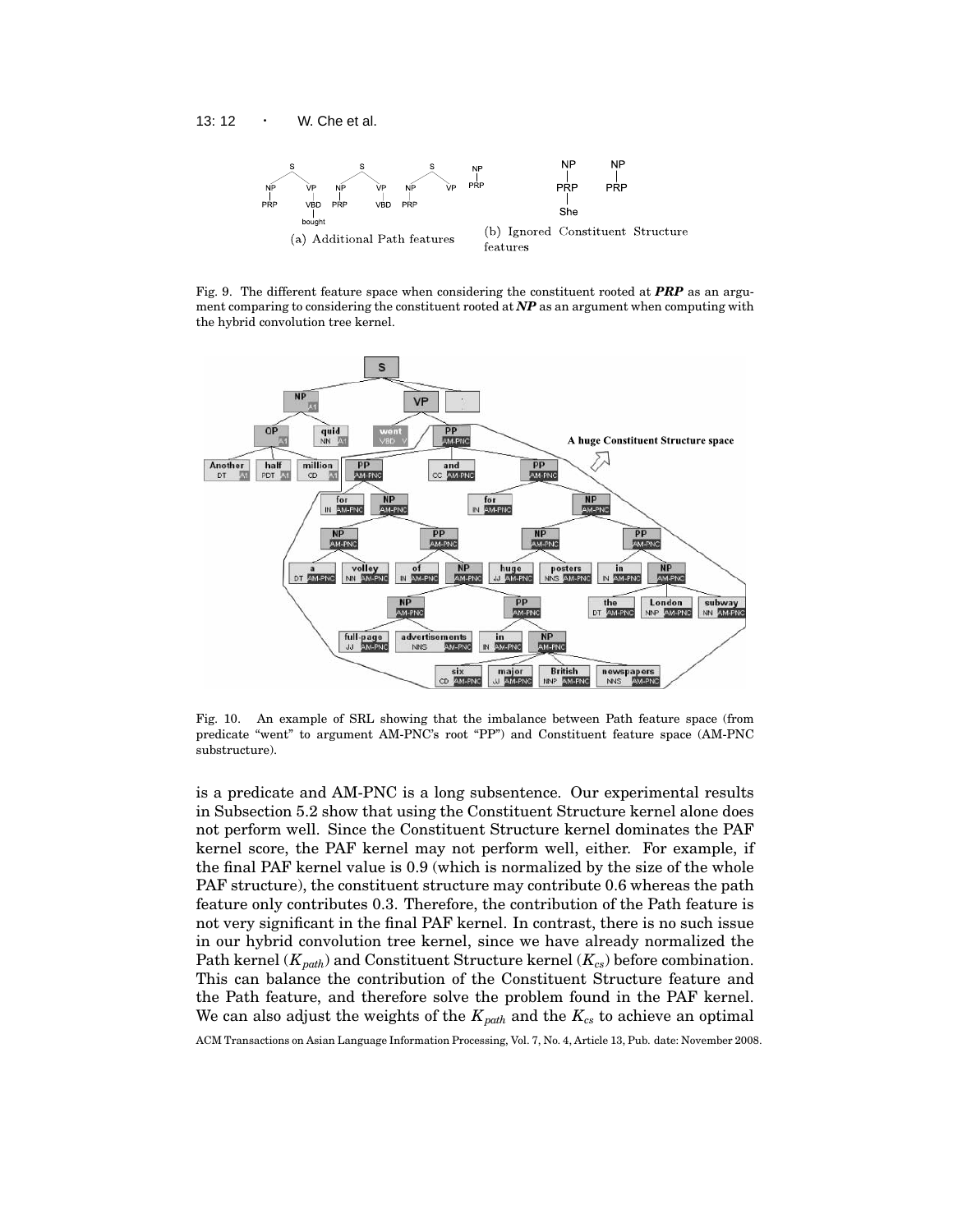

Fig. 11. For the two instances in Figure 8(a), there leaves only three common features for the MPAF kernel.

performance. Still for the example above, when we consider and normalize the two features separately, both of them may be contributing 0.45 (assuming that the combination weights are equal). Thus, the value of the Constituent Structure kernel is reduced relatively. The contribution of the Path feature is enhanced.

Finally, the combination of two identical subtrees, though they are coming from two different kinds of structures, confuses the Path and the Constituent Structure. For example, assuming there is a "VP→VBD" subtree in the Path of an instance and the same subtree occurs in the Constituent Structure of another instance, the two instances will have only one contribution in the PAF kernel. However, they should not be treated as equal as they belong to two different feature spaces. Our hybrid convolution tree kernel can overcome this problem well. In other words, our hybrid tree kernel uses different kernel functions to model different linguistic objects that describe different properties of the target linguistic phenomenon. From a machine learning perspective, we note that our hybrid kernel does not generate the substructures that tend to be less relevant for describing the target learning problem.

## 4.4 Related Work

Moschitti et al. [2006] also noted that the PAF kernel has the drawback for SRL, especially for argument identification. They provided an improved PAF (MPAF) kernel for SRL. In the MPAF kernel, the root node of a constituent is appended with "-B" symbol. Therefore, for the nodes "*NP*" and "*PRP*" in Figure 8(a), they become "*NP-B*" and "*PRP-B*" respectively. Thus, the new kernel can distinguish the boundary between the path and the constituent structures. Compared with our hybrid convolution tree kernel, there remain three common features for MPAF shown in Figure 11, which fail to capture the "S" included structures, such as "S $\rightarrow$ NP VP", which is a part of Path feature and an important information for SRL. On the other hand, although the MPAF method considers the boundary between the path and the constituent structures, it still treats them as an integral structure. Therefore, like the PAF kernel, it still depends mainly on the constituent related features, and is not flexible enough to consider the contribution of the Path and the Constituent Structure features separately. We will compare the MPAF kernel with our hybrid convolution tree kernel empirically.

Finally, to our knowledge, all the previous work on convolution tree kernelbased methods and their applications in natural language processing only used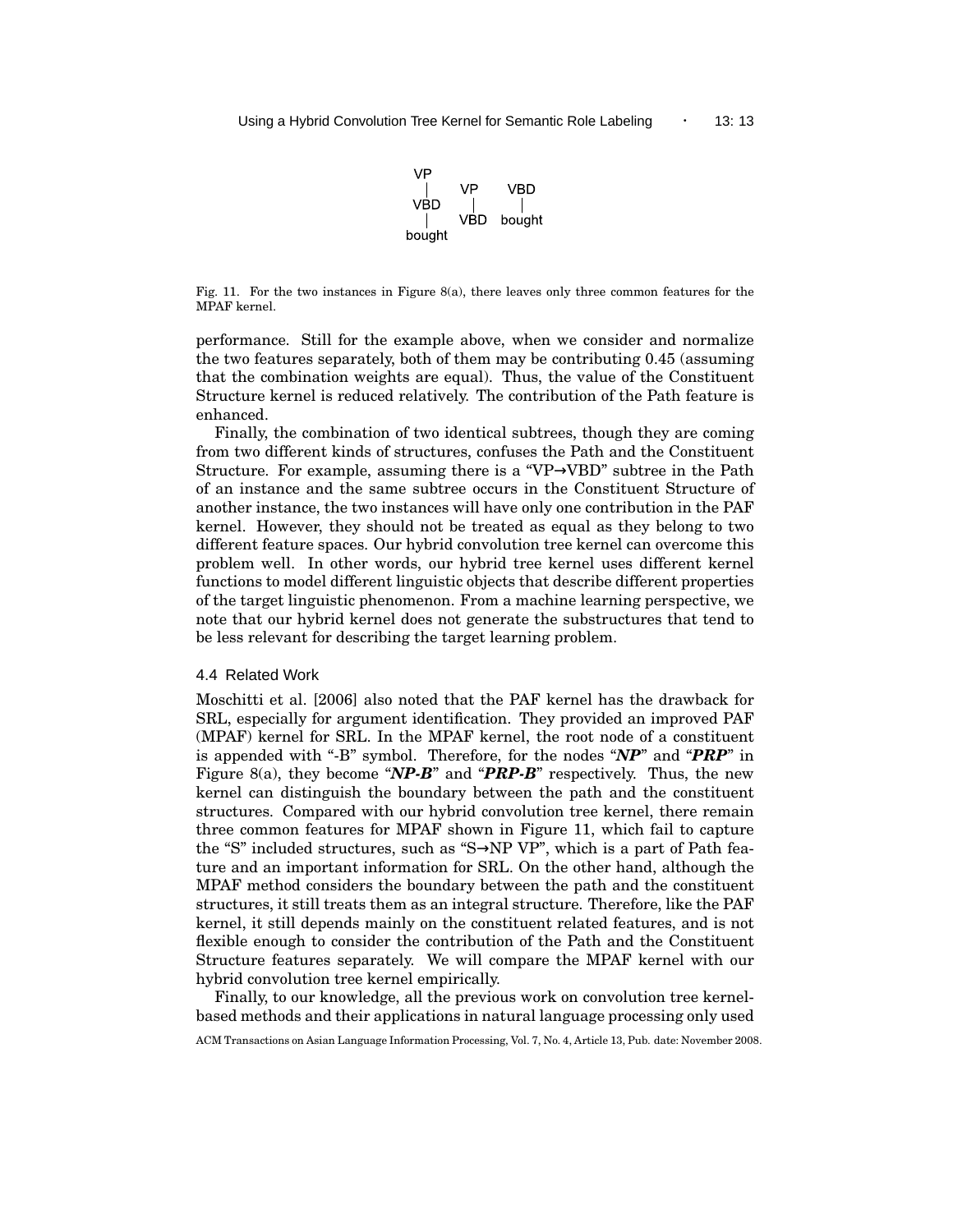13: 14 · W. Che et al.

one tree kernel on their problems, while we use two convolution tree kernels in a single application. Although Zhang et al. [2006a] compared various tree kernel spaces for relation extraction, they did not consider combining some of the convolution tree kernels together.

## 5. EXPERIMENTS AND DISCUSSION

The aim of our experiments is to verify the effectiveness of our hybrid convolution tree kernel and its combination with the feature-based method for SRL.

#### 5.1 Experimental Setting

5.1.1 *Dataset.* As mentioned in Section 2, the CoNLL-2005 SRL shared task corpus is used as our English experimental dataset. We follow the standard partition using *WSJ* sections 02-21 for training, section 24 for development, and *WSJ* section 23 and the Brown corpus for testing.

As for the Chinese experiments, we use the Chinese PropBank  $1.0<sup>5</sup>$ , which consists of standoff annotation on all the 931 articles (chtb\_001.fid to chtb 931.fid) of the Penn Chinese TreeBank 5.1<sup>6</sup>. To compare with Xue and Palmer's [2005] work, we follow their experimental setting, that is, dividing the CPB into the training data (661 files, chtb 100.fid to chtb 760.fid) and test data (other 99 files, chtb 001.fid to chtb 099.fid). In order to speed up the training process, we use the same parameters as the corresponding English methods tuned on the CoNLL-2005 development data. Therefore, no development data is used in the Chinese experiments. Note that the functional tags and traces are ignored for comparison with Xue and Palmer's [2005] work.

5.1.2 *Evaluation.* The system is evaluated with respect to precision, recall, and  $F_{\beta=1}$  of the predicted arguments. Precision (*p*) is the proportion of arguments predicted by a system which are correct. Recall (*r*) is the proportion of correct arguments which are predicted by a system.  $F_{\beta=1}$  computes the harmonic mean of precision and recall, which is the final measure to evaluate the performances of the systems. It is formulated as:  $F_{\beta=1} = \frac{2pr}{(p+r)}$ . *srl-eval.pl*<sup>7</sup> is the official program of the CoNLL-2005 SRL shared task to evaluate a system performance.

5.1.3 *SRL Strategies.* We use constituents as the labeling units to form the labeled arguments. Because of the errors of the automatic syntactic parser, it is impossible for each argument to find its matching constituent in all parse trees. Statistics on the training set shows that 10.08% of the arguments have no matching constituents when we use the Charniak parser [Charniak 2000]. The number increases to 11.89% when we use the Collins parser [Collins 1999]. Therefore, we select the more accurate Charniak parser as the preprocessing module in our SRL system.

<sup>5</sup>http://www.ldc.upenn.edu/Catalog/CatalogEntry.jsp?catalogId=LDC2005T23

<sup>6</sup>http://www.ldc.upenn.edu/Catalog/CatalogEntry.jsp?catalogId=LDC2005T01U01

<sup>7</sup>http://www.lsi.upc.edu/∼srlconll/srl-eval.pl

ACM Transactions on Asian Language Information Processing, Vol. 7, No. 4, Article 13, Pub. date: November 2008.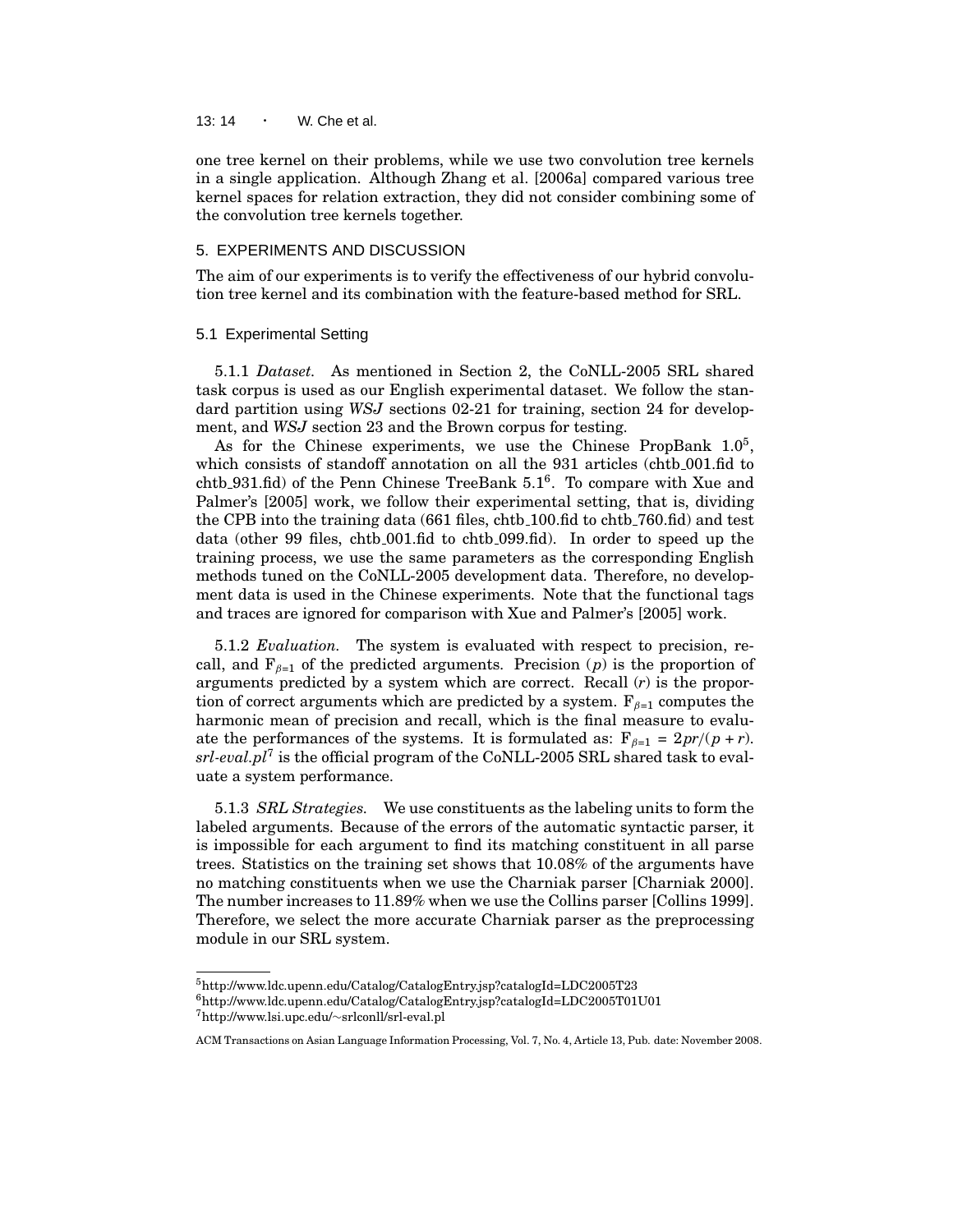In order to speed up the learning process, we use a four-stage learning architecture as follows:

- Stage 1: To save time, we use a pruning stage [Xue and Palmer 2004, 2005] to filter out the constituents that are clearly not semantic arguments to the predicate.
- Stage 2: We then identify the candidates derived from Stage 1 as either arguments or non-arguments using a binary classifier.
- Stage 3: A multi-category classifier is used to classify the constituents that are labeled as arguments in Stage 2 into one of the argument classes.
- Stage 4: A rule-based post-processing stage [Liu et al. 2005] is used for post inference. For the embedded arguments or the arguments with the same labels, we maintain the one with the maximum score.

5.1.4 *Classifier.* Support vector machines (SVM) [Vapnik 1998] are selected as our classifier Stages for 2 and 3. The SVM is a binary classifier. In order to handle multi-classification problem in Stage 3, we adopt the one vs. others strategy [Rifkin and Klautau 2004] and select the label with the largest score output by a binary SVM as the final output. In addition, the strategy allows us to design a parallel training process which trains different binary classifiers at the same time. In our SVM implementation, we modified the binary Tree Kernels in the SVM-Light Tool (SVM-Light-TK)<sup>8</sup>. It encodes the tree kernel inside the well known SVM-Light tool [Joachims 2002]. The parameters are tuned using the CoNLL-2005 development data set in the following experiments.

#### 5.2 Experimental Results and Discussion

In order to speed up the tuning process for choosing an optimal setting of parameters, in the following experiments, we only use *WSJ* sections 02-05 of the CoNLL-2005 SRL shared task corpus as the training data and fine-tune the parameters on the CoNLL-2005 development set. Finally, we report the performance of using the entire training data set (including the CoNLL-2005 and the CPB data) and the fine-tuned parameters. In the same way as in Moschitti [2004], we also set the tree kernel decay factor  $\mu = 0.4$  in the computation of convolution tree kernels.

The performance curve on the CoNLL-2005 development set with respect to  $\lambda$  (the weight of hybrid convolution tree kernel in Equation (1)) is shown in Figure 12. Here, we use the default SVM parameter setting in the SVM-Light.

Figure 12 shows that when  $\lambda = 0.5$ , the hybrid convolution tree kernel gets the best performance,  $F_{\beta=1} = 65.73$ . Both the Path kernel ( $\lambda = 1$ ,  $F_{\beta=1} = 59.21$ ) and the Constituent Structure kernel ( $\lambda = 0$ ,  $F_{\beta=1} = 43.03$ ) do not perform better than the hybrid one. It suggests that the two individual kernels are complementary to each other. This is the reason why we decompose the PAF kernel into a Path kernel and a Constituent Structure kernel. In addition,

<sup>8</sup>http://ai-nlp.info.uniroma2.it/moschitti/TK1.2-software/Tree-Kernel.htm

ACM Transactions on Asian Language Information Processing, Vol. 7, No. 4, Article 13, Pub. date: November 2008.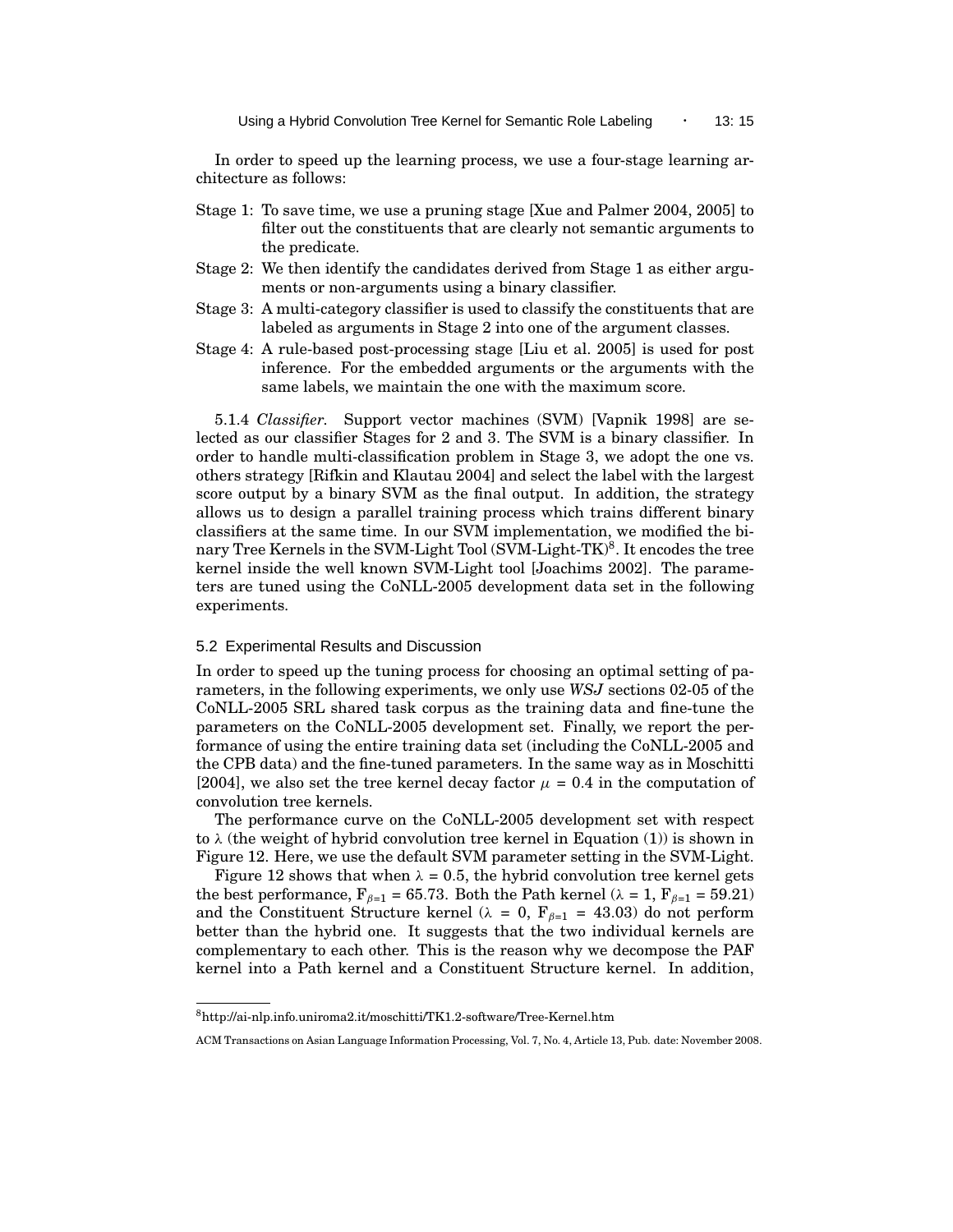13: 16 · W. Che et al.



Fig. 12. The performance changing with  $\lambda$  in the hybrid convolution tree kernel with default SVM parameter setting.



Fig. 13. The performance curve changing with SVM parameter *C* with default  $e = 0.001$  in the hybrid convolution tree kernel.

the Path kernel performs much better than the Constituent Structure kernel. Through the tuning of parameter  $\lambda$ , we can decrease the influence of the Constituent Structure kernel and optimize the contribution of different kernels. We set the parameter  $\lambda = 0.5$ . The two individual kernels ( $K_{path}$  and *Kcs*) are normalized, respectively. It is different from the PAF kernel, where the Constituent Structure kernel usually dominates the final kernel value as shown in Figure 10. On the other hand, our hybrid convolution tree kernel emphasizes the contribution of the Path kernel more than the PAF kernel.

Figure 13 studies the effect of the parameter *C* in SVM on the hybrid convolution tree kernel. The parameter *C* controls the trade off between tolerating training errors and forcing rigid margins. It creates a soft margin on either side to allow for some misclassifications. Increasing the value of *C* increases the cost of misclassifying points and forces the creation of a more accurate model that may not generalize well.

We can see that the parameter *C* has a great influence on the performance of the hybrid convolution tree kernel. The performance improved sharply when *C* is increased initially. However, the rate gradually slows down until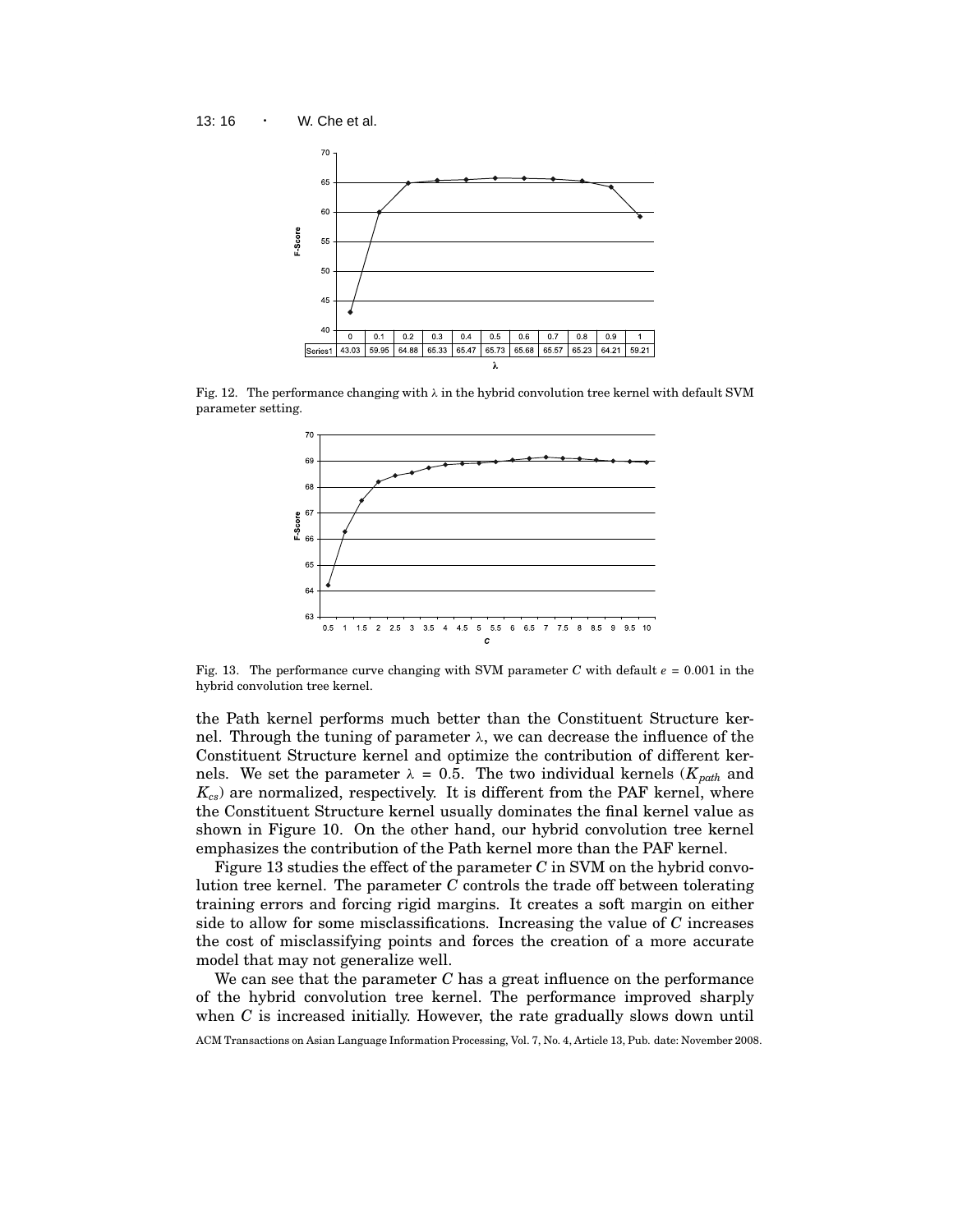Table III. The English PropBank Performance  $(F_{\beta=1})$  Comparison Among the Hybrid Convolution Tree Kernel (Hybrid), the PAF Kernel, the MPAF Kernel, and Three Feature-Based Methods Using Linear Kernel and Polynomial Kernels  $d = 2$  and  $d = 3$ . Parameter *Cs* and  $\lambda$  are Optimized on the Development Set for each Individual Method Respectively

| Development Det for each many again memor neopeetively |                            |           |             |           |                  |                  |
|--------------------------------------------------------|----------------------------|-----------|-------------|-----------|------------------|------------------|
|                                                        | Hybrid                     | PAF       | <b>MPAF</b> | Linear    | Polynomial       | Polynomial       |
|                                                        | $(C = 4.5, \lambda = 0.5)$ | $(C = 4)$ | $(C = 4)$   | $(C = 2)$ | $(d = 2, C = 4)$ | $(d = 3, C = 3)$ |
| Devel                                                  | 68.90                      | 67.03     | 67.80       | 69.36     | 72.63            | 72.28            |
| Test (WSJ)                                             | 71.34                      | 69.80     | 70.61       | 71.29     | 74.42            | 74.21            |
| Test (Brown)                                           | 60.97                      | 60.11     | 60.24       | 60.30     | 62.24            | 62.10            |

convergence. At the same time, the training time also takes longer because SVM has to find more exact hyperplanes. Therefore, considering the trade off between performance and training time, we select an optimal  $C = 4.5$  for the hybrid convolution tree kernel. The optimal result ( $F_{\beta=1}$  = 68.90) is 3.17% higher than the default one ( $F_{\beta=1}$  = 65.73).

Table III compares the English PropBank performance among our hybrid convolution tree kernel, Moschitti [2004]'s PAF, MPAF kernel, and standard feature-based methods with linear and polynomial kernels  $(d = 2, d = 3)$  on the CoNLL-2005 development, and test data (*WSJ* section 23 and Brown corpus). Here, the *WSJ* sections 02-05 is used as the training data. It is worth pointing out that the parameter  $Cs$  and  $\lambda$ , listed in Table III, are optimized on the CoNLL-2005 development set for each individual method, respectively.

We can see that our hybrid convolution tree kernel outperforms the PAF kernel with statistically significantly<sup>9</sup> ( $\chi^2$  test with  $p = 0.05$ ) on all development and test data. In addition, although the MPAF kernel also outperforms the PAF kernel, its performance is still significantly ( $\chi^2$  test with  $p = 0.05$ ) worse than our hybrid convolution tree kernel. This empirically demonstrates that our hybrid kernel is more effective than the PAF and the MPAF kernels for SRL. In addition, comparison of columns (1) and (4) shows that using only the hybrid convolution tree kernel method, we can achieve a comparable performance with the feature-based method using the linear kernel (Linear). It means that if the syntactic structure can be modeled effectively, it is sufficiently competitive to other methods which use a large amount of diverse features.

However, our hybrid kernel still performs worse than the standard featurebased methods which use the polynomial kernel. This is simple because our kernel only use the syntactic structure information while the feature-based method uses a large number of hand-crafted diverse features, including word, POS, voice, etc., and especially combination of these features. The featurebased method with polynomial kernel  $(d = 2)$  achieves the best performance. It suggests that the binary combination among features implemented using the polynomial kernel  $(d = 2)$  is very useful. Therefore, we expect that the performance would be better by combining our hybrid convolution tree kernel with the polynomial kernel.

 $^{9}$ We conduct a  $\chi^{2}$  test of significance to determine whether the difference in number of responses over all the confusion categories (correct, wrong, false positive, and false negative) are statistically significant at *p*.

ACM Transactions on Asian Language Information Processing, Vol. 7, No. 4, Article 13, Pub. date: November 2008.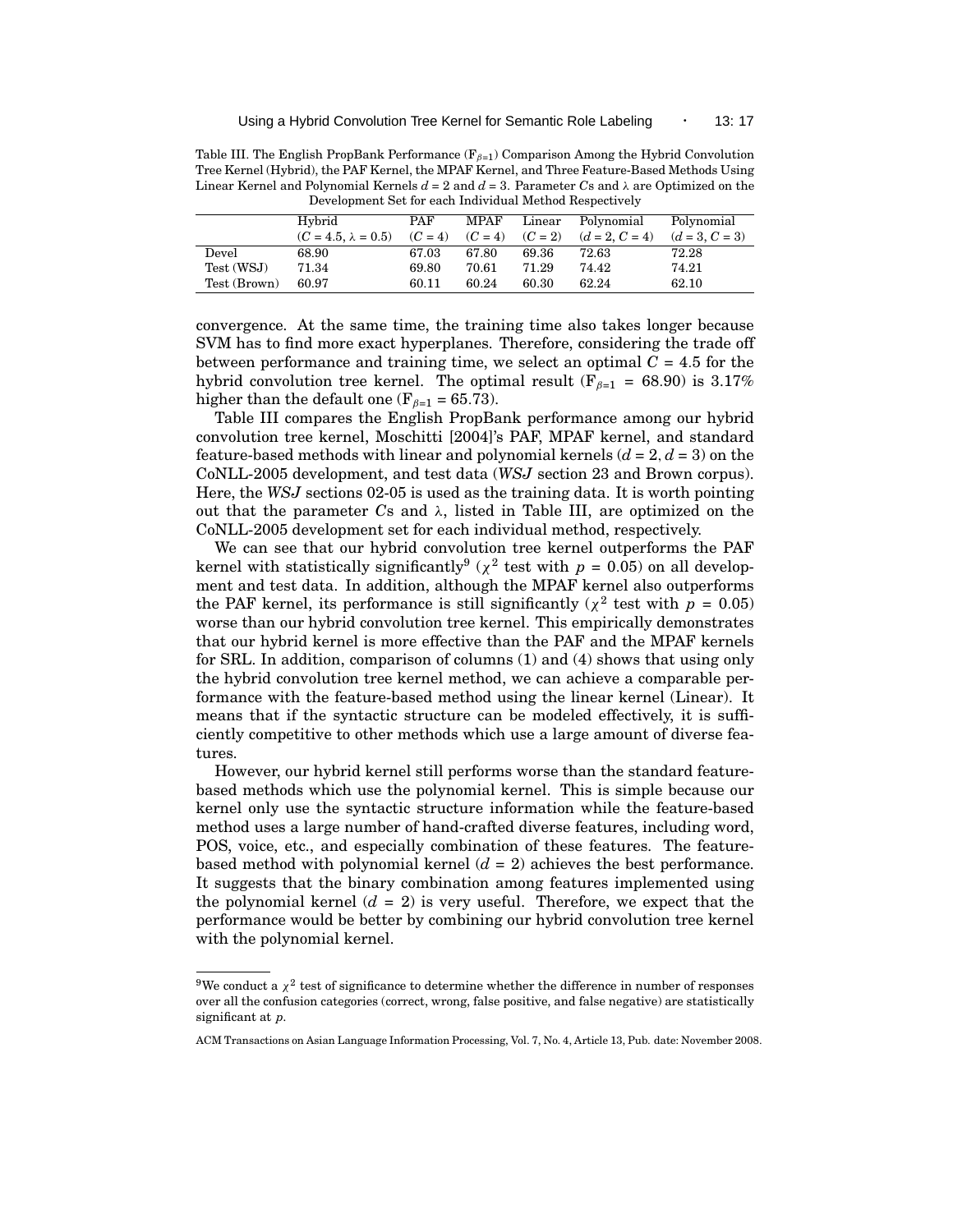## 13: 18 · W. Che et al.

Table IV. The Chinese PropBank Performance  $(F_{\beta=1})$  Comparison Among the Hybrid Convolution Tree Kernel (Hybrid), the PAF Kernel, the MPAF Kernel, the Standard Feature-Based Method Using the Polynomial Kernels  $d = 2$ , the Composite Kernel, and the [Xue and Palmer's 2005] Work. The Parameters are Set as the Corresponding English Methods

|      |                                                                                                       |       |       |                 | $\frac{1}{2}$ . The Farameters are not as the corresponding Bighen memory |           |
|------|-------------------------------------------------------------------------------------------------------|-------|-------|-----------------|---------------------------------------------------------------------------|-----------|
|      | Hybrid                                                                                                | PAF   |       | MPAF Polynomial | Xue and                                                                   | Composite |
|      | $(C = 4.5, \lambda = 0.5)$ $(C = 4)$ $(C = 4)$ $(d = 2, C = 4)$ Palmer [2005] $(C = 4, \gamma = 0.2)$ |       |       |                 |                                                                           |           |
| Gold | 85.85                                                                                                 | 84.43 | 84.77 | 91.13           | 91.3                                                                      | 91.67     |
| Auto | 60.12                                                                                                 | 58.83 | 59.21 | 64.79           | 61.3                                                                      | 65.42     |

Table IV compares the Chinese PropBank (CPB) performance with different methods. They are the hybrid convolution tree kernel (Hybrid), the PAF kernel, the MPAF kernel, the best performance feature-based method using the polynomial kernels  $d = 2$ , a composite kernel (which will be introduced later), and the Xue and Palmer's [2005] work. The Chinese flat features are imported from English.

The performance trends based on the handcrafted (gold) parse trees and the auto-parsed<sup>10</sup> trees are consistent, that is, our hybrid convolution tree kernel outperforms the PAF kernel and the MPAF kernel with statistical significance  $(\chi^2 \text{ test with } p = 0.05)$ . For the same reason as above, our hybrid kernel performs worse than the standard feature-based method which uses the polynomial kernel  $(d = 2)$ . The standard method achieves a comparable performance to Xue and Palmer's [2005] work, although the latter used a different classifier, maximum entropy [Berger et al. 1996], and a different feature set [Xue and Palmer 2005]. In addition, we can see that the polynomial kernel significantly outperforms Xue and Palmer's [2005] work based on the auto parsing, although they used a similar method, that is, feature-based method. We think that the main reason is that we use a better syntactic parser.

In order to make full use of the syntactic information and the standard flat features, we present a composite kernel to combine the hybrid convolution tree kernel (*Khybrid*) with a feature-based method with polynomial kernel (*Kpoly*):

$$
K_{comp} = \gamma K_{hybrid} + (1 - \gamma) K_{poly} \tag{2}
$$

where  $0 \leq \gamma \leq 1$ .

The performance with respect to  $\gamma$  on the development set of the CoNLL 2005 share task is shown in Figure 14. Here, note that we use the polynomial kernel  $(d = 2)$  with a default *C* in SVM.

We can see that when  $\gamma = 0.2$ , the system achieves the best performance with  $F_{\beta=1}$  = **70.74**. It is a statistically significant improvement ( $\chi^2$  test with  $p = 0.1$ ) over using only the feature-based method with the polynomial kernel ( $\gamma = 0$ ,  $F_{\beta=1} = 70.43$ ) and much higher than using only the hybrid convolution tree kernel ( $\gamma = 1$ ,  $F_{\beta=1} = 65.73$ )<sup>11</sup>. The main reason is that the convolu-

<sup>10</sup>Dan Bikel's multilingual statistical parsing engine is used. Similar to Xue and Palmer [2005], the parser is trained on all the data in the Penn Chinese Treebank except for the test data that has been set aside. A word segmentation system (http://ir.hit.edu.cn/demo/ltp/) is used on the test data before parsing.

<sup>11</sup>Note that all the results are gotten with default *C*. So the performances are different from that in Table III where *C*s are optimized.

ACM Transactions on Asian Language Information Processing, Vol. 7, No. 4, Article 13, Pub. date: November 2008.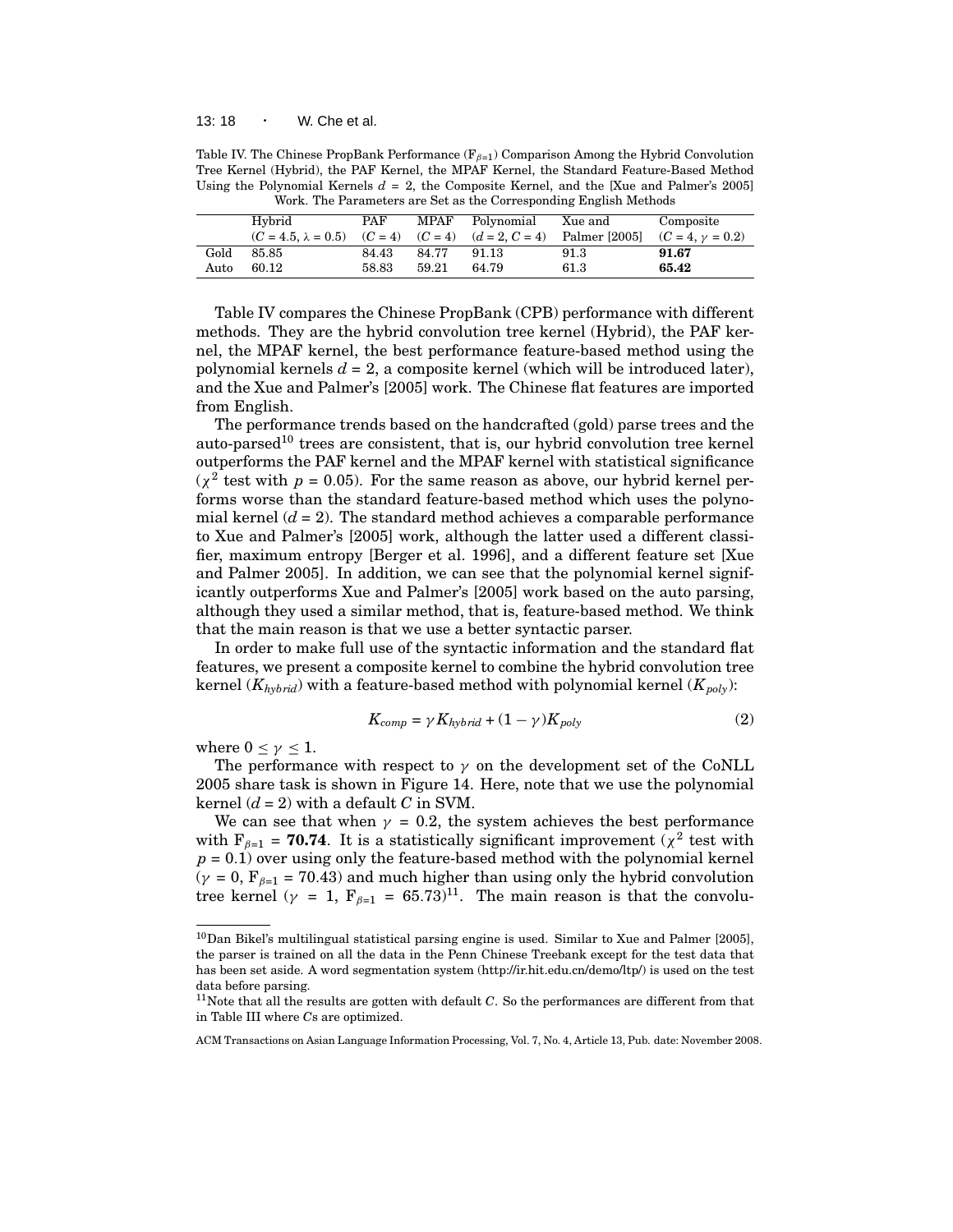

Fig. 14. The performance with respect to  $\gamma$  in the composite kernel with default SVM parameter setting.

Table V. Performance ( $F_{\beta=1}$ ) Comparison Among the Composite Kernel (the Hybrid Convolution Tree Kernel + the Polynomial Kernel (*d* = 2)), the Feature-Based Method with Polynomial Kernel  $(d = 2)$ , and the Best Reported System in the CoNLL-2005 SRL Shared Task when Using Only One Syntactic Parser

|              | Composite | Polynomial       | Surdeanu and Turmo [2005]         |
|--------------|-----------|------------------|-----------------------------------|
|              | $(C = 4)$ | $(d = 2, C = 4)$ | (the best one with single parser) |
| Devel        | 75.66     | 75.37            | 75.17                             |
| Test (WSJ)   | 77.41     | 77.00            | 76.46                             |
| Test (Brown) | 66.21     | 65.63            | 65.42                             |

tion tree kernel based methods can represent more general syntactic features than standard feature-based methods. On the other hand, the feature-based method captures more features than what the convolution tree kernel-based method can represent, such as Voice, Named Entity. Thus the two methods are complementary to each other.

To find the optimal parameters for the composite kernel, we tune *C* again and find the optimal  $C = 4$ .

Finally, we train the composite kernel and the polynomial kernel  $(d = 2)$ using the above parameter setting (i.e.,  $\lambda = 0.5$ ,  $\gamma = 0.2$ , and default  $e = 0.001$ , *C*s are optimized for each individual methods) on the entire CoNLL-2005 SRL shared task training set (WSJ sections 02-21). Table V compares the performance among the composite kernel, the polynomial kernel, and a CoNLL-2005 SRL shared task system Surdeanu and Turmo [2005], which ranks fifth among all participating systems in the shared task, but the best one when a single syntactic parser Charniak [2000] is used (using the same parse strategy as ours). However, they used a different classifier, AdaBoost [Schapire and Singer 1999], and a different feature set [Surdeanu and Turmo 2005].

Comparison of columns (2) and (3) shows that using the SVM classifier with the polynomial kernel  $(d = 2)$  outperforms Surdeanu and Turmo's [2005] AdaBoost. However, the improvement is not significant. On the other hand, the composite kernel improves about  $0.3\% \sim 0.6\%$  over the polynomial kernel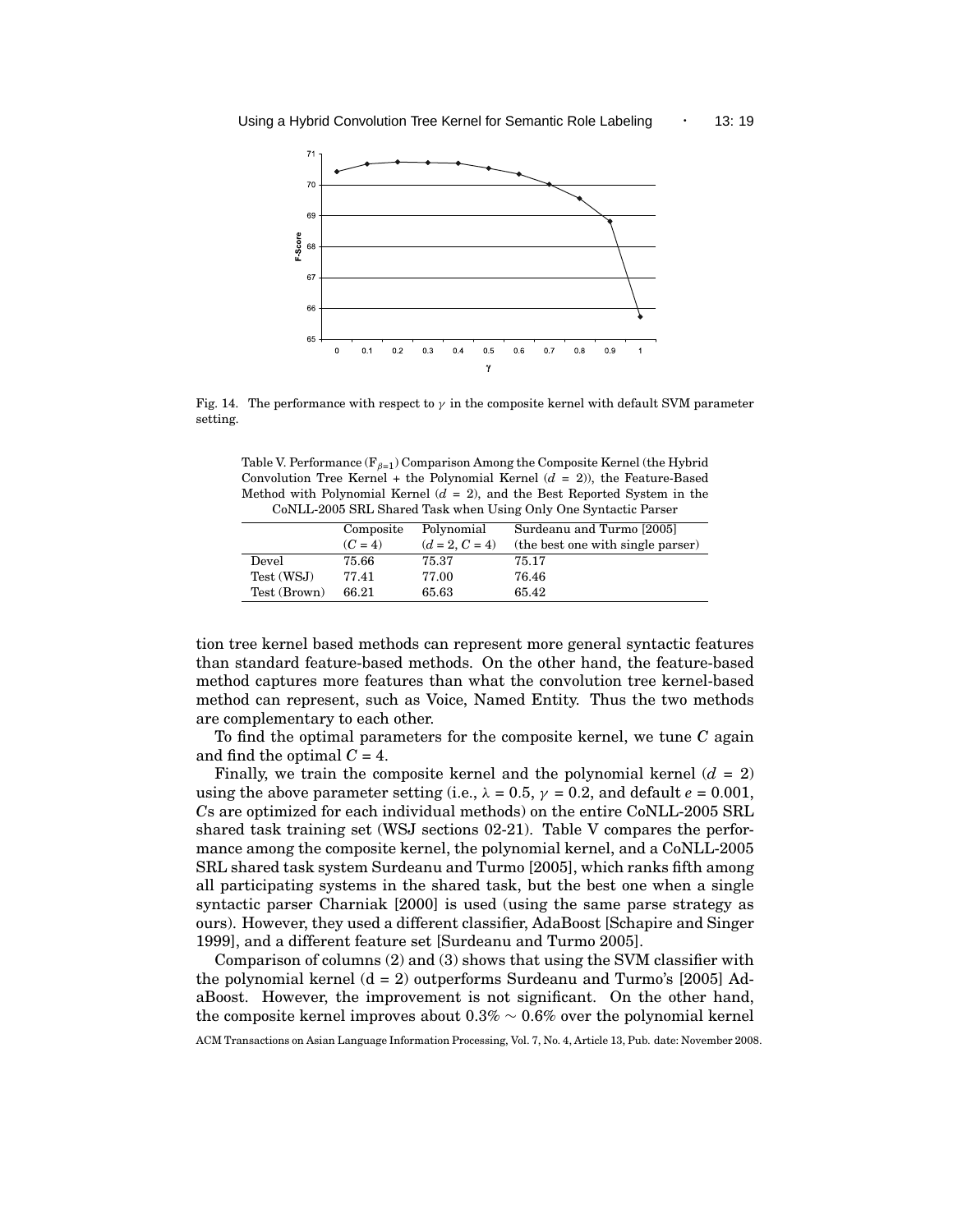|                                       | Training Time  |               |                  |
|---------------------------------------|----------------|---------------|------------------|
| <b>Classification Methods</b>         | 4 Sections     | 20 Sections   | Test Time        |
| Feature-based                         | $\sim$ 3 hours | $\sim$ 2 davs | $5 \text{ min}$  |
| <b>Hybrid Convolution Tree Kernel</b> | $\sim$ 5 hours | $\sim$ 6 days | $10 \text{ min}$ |

Table VI. Comparison of Computational Time

(columns 1 vs. 2) and outperforms the best reported system in the CoNLL-2005 SRL shared task using the same parse results (columns 1 vs. 3).

Similar to the English experiments, we train the composite kernel for the CPB using the same parameter setting as English. With the final  $F_{\beta=1}$  is **91.67** as shown in Table IV, the composite kernel outperforms the featurebased methods with the polynomial kernel ( $F_{\beta=1} = 91.13$ ) and Xue and Palmer's [2005] work ( $F_{\beta=1}$  = 91.3) respectively.

The above experiments on English and Chinese further verify the effectiveness of the hybrid convolution tree kernel method for SRL.

Finally, Table VI compares the computational time of the standard featurebased and our hybrid convolution tree kernel with the same SVM kernel machine on CoNLL 2005 dataset (2.0GHz×2 Xeon CPU and 4G Memory). It shows that:

(1) The tree kernel is slower than the standard feature-based methods.

(2) It is very time-consuming to train an SVM classifier in a large dataset.

# 6. CONCLUSIONS AND FUTURE WORK

In this article, we have proposed a hybrid convolution tree kernel to model syntactic structure information for semantic role labeling (SRL). Different from the previous convolution tree kernel based methods, we distinguish the Path and the Constituent Structure feature spaces. Evaluations on the data sets of the CoNLL-2005 SRL shared task and Chinese PropBank (CPB) show that our novel hybrid convolution tree kernel significantly outperforms the previous predicate argument feature (PAF) kernel and its improved version (MPAF). Therefore, we suggest the approach of using multiple tree kernels to model different linguistic objects in natural language processing applications. The final composite kernel between the hybrid convolution tree kernel method and the feature-based method with the polynomial kernel  $(d = 2)$  outperforms the best reported systems on CoNLL-2005 corpus using a single parser and on the CPB corpus using correct syntactic parse results respectively.

The immediate extension for our work is to integrate more linguistic knowledge in convolution tree kernels. For example, we can do approximate substructure matching based on linguistic knowledge. We can also do feature selection under convolution tree kernel framework with linguistic knowledge. Moreover, we can also explore the hybrid convolution tree kernel method in other tasks, such as relation extraction in the future.

#### ACKNOWLEDGMENTS

We would like to thank the anonymous reviewers for their critical and insightful comments.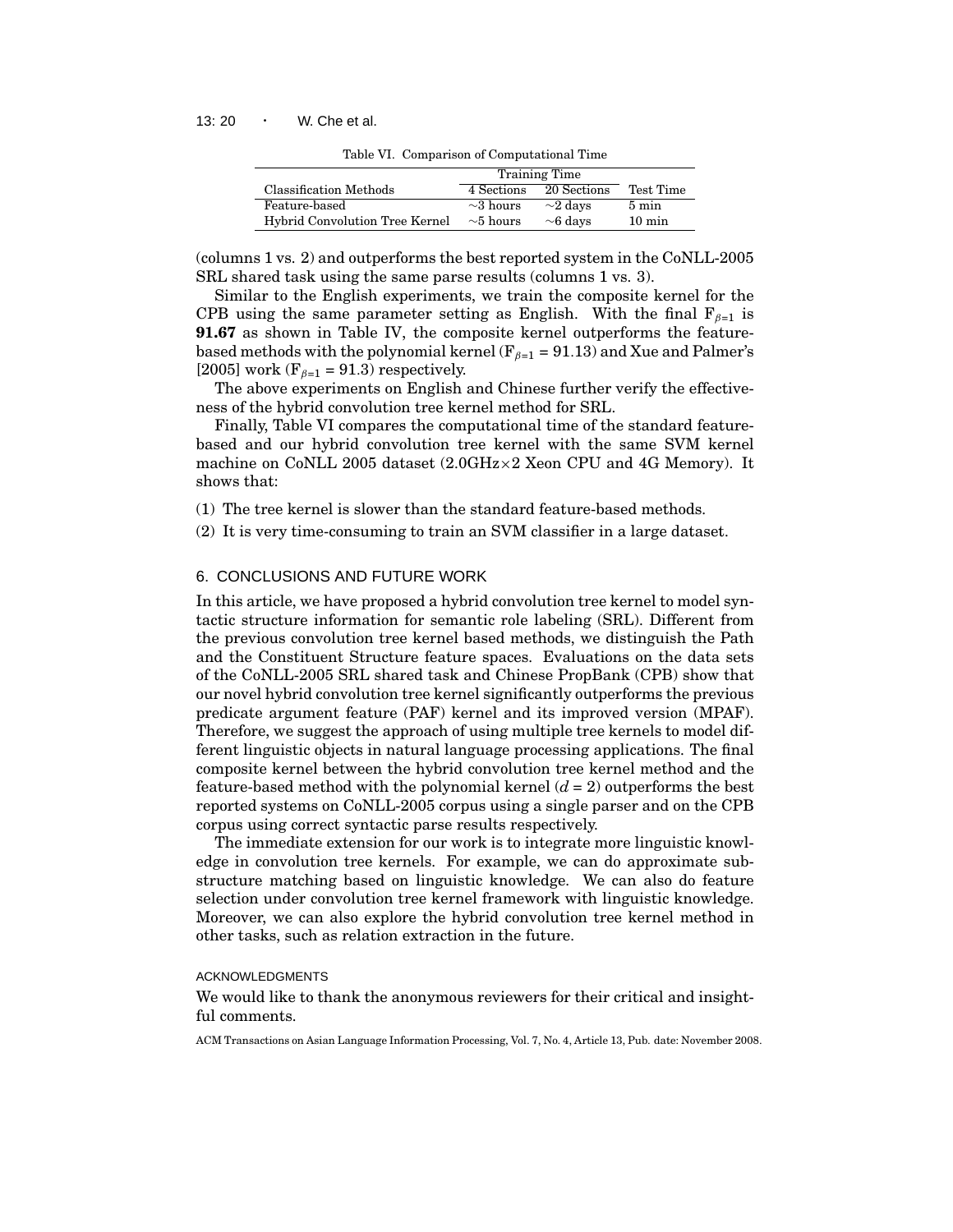#### REFERENCES

- BAKER, C. F., FILLMORE, C. J., AND LOWE, J. B. 1998. The Berkeley FrameNet project. In *Proceedings of the 36th Annual Meeting of the Association for Computational Linguistics and 17th International Conference on Computational Linguistics (COLING-ACL'98)*, 86–90.
- BERGER, A. L., DELLA PIETRA, S. A., AND DELLA PIETRA, V. J. 1996. A maximum entropy approach to natural language processing. *Comput. Linguist. 22*, 1, 39–71.
- CARRERAS, X. AND MARQUEZ, L. 2004. Introduction to the CoNLL-2004 shared task: Semantic role labeling. In *Proceedings of the 8th Conference on Natural Language Learning (CoNLL'04)*. 89–97.
- CARRERAS, X. AND MARQUEZ, L. 2005. Introduction to the CoNLL-2005 shared task: Semantic role labeling. In *Proceedings of the 9th Conference on Natural Language Learning (CoNLL'05)*. 152–164.
- CHARNIAK, E. 2000. A maximum-entropy-inspired parser. In *Proceedings of the 1st Conference of the North American Chapter of the Association for Computational Linguistics (NAACL'00)*.
- CHE, W., ZHANG, M., LIU, T., AND LI, S. 2006. A hybrid convolution tree kernel for semantic role labeling. In *Proceedings of the 44th Annual Meeting of the Association for Computational Linguistics and 21st International Conference on Computational Linguistics (COLING-ACL'06)*. Sydney, Australia.
- CHIEU, H. L. AND NG, H. T. 2003. Named entity recognition with a maximum entropy approach. In *Proceedings of the 7th Conference on Natural Language Learning (CoNLL'03)*. 160–163.
- COLLINS, M. 1999. Head-driven statistical models for natural language parsing. Ph.D. thesis, Pennsylvania University.
- COLLINS, M. AND DUFFY, N. 2001. Convolution kernels for natural language. In *Proceedings of the 15th Annual Conference on Neutral Information Processing Systems (NIPS'01)*.
- CRISTIANINI, N. AND SHAWE-TAYLOR, J. 2000. *An Introduction to Support Vector Machines*. Cambridge University Press, New York.
- CULOTTA, A. AND SORENSEN, J. 2004. Dependency tree kernels for relation extraction. In *Proceedings of the 42th Annual Meeting of the Association for Computer Linguistics (ACL'04)*. 423–429.
- GILDEA, D. AND JURAFSKY, D. 2002. Automatic labeling of semantic roles. *Comput. Linguist. 28*, 3, 245–288.
- GILDEA, D. AND PALMER, M. 2002. The necessity of parsing for predicate argument recognition. In *Proceedings of the 40th Anniversary Meeting of the Association for Computer Linguistics (ACL'02)*. 239–246.
- GIMENEZ, J. AND MARQUEZ, L. 2003. Fast and accurate part-of-speech tagging: The svm approach revisited. In *Proceedings of the International Conference on Recent Advances in Natural Language (RANLP'03)*.
- HAUSSLER, D. 1999. Convolution kernels on discrete structures. Tech. Rep. UCSC-CRL-99-10. July.
- JIANG, Z. P., LI, J., AND NG, H. T. 2005. Semantic argument classification exploiting argument interdependence. In *Proceedings of the 19th International Joint Conference on Artificial Intelligence (IJCAI'05)*.
- JOACHIMS, T. 2002. *Learning to Classify Text Using Support Vector Machines: Methods, Theory and Algorithms*. Kluwer Academic Publishers, Norwell, MA.
- JOACHIMS, T., CRISTIANINI, N., AND SHAWE-TAYLOR, J. 2001. Composite kernels for hypertext categorization. In *Proceedings of the 18th International Conference on Machine Learning (ICML'01)*. 250–257.
- LIU, T., CHE, W., LI, S., HU, Y., AND LIU, H. 2005. Semantic role labeling system using maximum entropy classifier. In *Proceedings of the 9th Conference on Natural Language Learning (CoNLL'05)*. 189–192.
- LODHI, H., SAUNDERS, C., SHAWE-TAYLOR, J., CRISTIANINI, N., AND WATKINS, C. 2002. Text classification using string kernels. *J. Mach. Learn. Res. 2*, 419–444.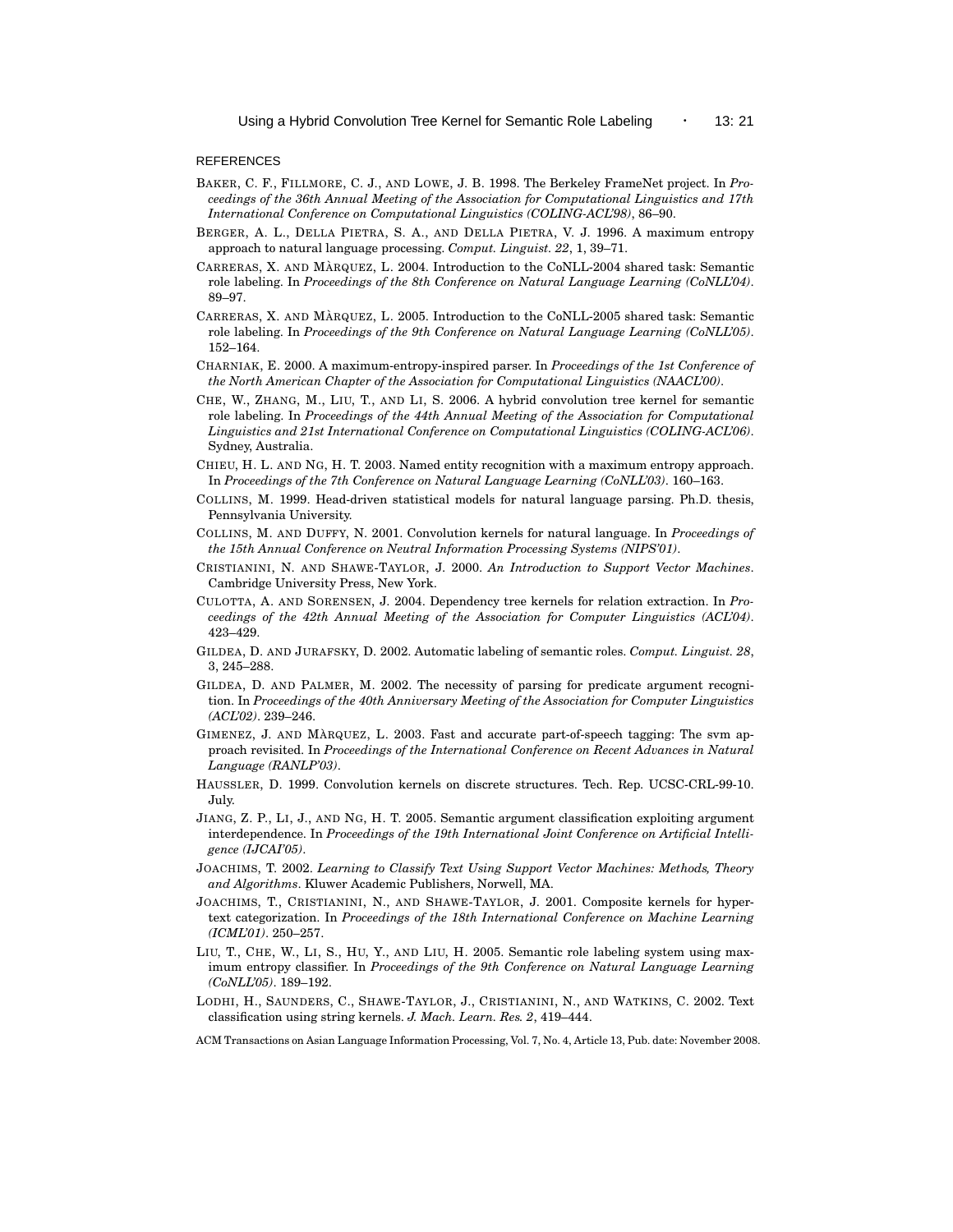13: 22 · W. Che et al.

- MARCUS, M. P., MARCINKIEWICZ, M. A., AND SANTORINI, B. 1993. Building a large annotated corpus of English: the penn treebank. *Comput. Linguist. 19*, 2, 313–330.
- MOSCHITTI, A. 2004. A study on convolution kernels for shallow statistic parsing. In *Proceedings of the 42nd Annual Meeting of the Association for Computer Linguistics (ACL'04)*. 335–342.
- MOSCHITTI, A., PIGHIN, D., AND BASILI, R. 2006. Tree kernel engineering in semantic role labeling systems. In *Proceedings of the Workshop on Learning Structured Information for Natural Language Applications, 11th International Conference on European Association for Computational Linguistics (EACL'06)*. Trento, Italy, 49–56.
- MOSCHITTI, A., PIGHIN, D., AND BASILI, R. To appear. Tree kernels for semantic role labeling. *Comput. Linguist.* (forthcoming).
- MOSCHITTI, A., QUARTERONI, S., BASILI, R., AND MANANDHAR, S. 2006. Exploiting syntactic and shallow semantic kernels for question answer classification. In *Proceedings of the 45th Annual Meeting of the Association of Computational Linguistics (ACL'07)*. Prague, Czech Republic, 776–783.
- NARAYANAN, S. AND HARBABAGIU, S. 2004. Question answering based on semantic structures. In *Proceedings of the 20th International Conference on Computer Linguistics (COLING'04)*.
- NIELSEN, R. D. AND PRADHAN, S. 2004. Mixing weak learners in semantic parsing. In *Proceedings of the Conference on Empirical Methods in Natural Language Processing (EMNLP'04)*.
- PALMER, M., GILDEA, D., AND KINGSBURY, P. 2005. The proposition bank: An annotated corpus of semantic roles. *Comput. Linguist. 31*, 1, 71–106.
- PONZETTO, S. P. AND STRUBE, M. 2006. Exploiting semantic role labeling, wordnet and wikipedia for coreference resolution. In *Proceedings of the Loint Human Language Technology Conference/Annula Meeting of the North American Chapter of the Association for Computational Linguistics (HLT-NAACL'06)*. New York.
- PRADHAN, S., HACIOGLU, K., KRUGLER, V., WARD, W., MARTIN, J. H., AND JURAFSKY, D. 2005. Support vector learning for semantic argument classification. *Mach. Learn.*
- PRADHAN, S., WARD, W., HACIOGLU, K., MARTIN, J., AND JURAFSKY, D. 2005. Semantic role labeling using different syntactic views. In *Proceedings of the 43rd Annual Meeting of the Association for Computer Linguistics (ACL'05)*. 581–588.
- PUNYAKANOK, V., ROTH, D., AND TAU YIH, W. 2005. The necessity of syntactic parsing for semantic role labeling. In *Proceedings of 19th International Joint Conference on Artificial Intelligence (IJCAI'05)*. 1117–1123.
- PUNYAKANOK, V., ROTH, D., YIH, W.-T., AND ZIMAK, D. 2004. Semantic role labeling via integer linear programming inference. In *Proceedings of the 20th International Conference on Computer Linguistics (COLING'04)*. 1346–1352.
- RIFKIN, R. AND KLAUTAU, A. 2004. In defense of one-vs-all classification. *J. Mach. Learn. Res. 5*, 101–141.
- SCHAPIRE, R. E. AND SINGER, Y. 1999. Improved boosting algorithms using confidence-rated predictions. *Mach. Learn. 37*, 3, 297–336.
- SHAWE-TAYLOR, J. AND CRISTIANINI, N. 2004. *Kernel Methods for Pattern Analysis*. Cambridge University Press, New York.
- SHEN, D. AND LAPATA, M. 2007. Using semantic roles to improve question answering. In *Proceedings of the 2007 Joint Conference on Empirical Methods in Natural Language Processing and Computational Natural Language Learning (EMNLP-CoNLL'07)*. 12–21.
- SUN, H. AND JURAFSKY, D. 2004. Shallow semantic parsing of chinese. In *Proceedings of the Joint Human Language Technology Conference/Annual Meeting of the North American Chapter of the Association for Computational Linguistics (HLT/NAACL'04)*.
- SURDEANU, M., HARABAGIU, S., WILLIAMS, J., AND AARSETH, P. 2003. Using predicateargument structures for information extraction. In *Proceedings of the 41st Annual Meeting of the Association for Computer Linguistics (ACL'03)*.
- SURDEANU, M. AND TURMO, J. 2005. Semantic role labeling using complete syntactic analysis. In *Proceedings of the 9th Conference on Natural Language Learning (CoNLL'05)*. Ann Arbor, Michigan.
- VAPNIK, V. N. 1998. *Statistical learning theory*. Wiley.